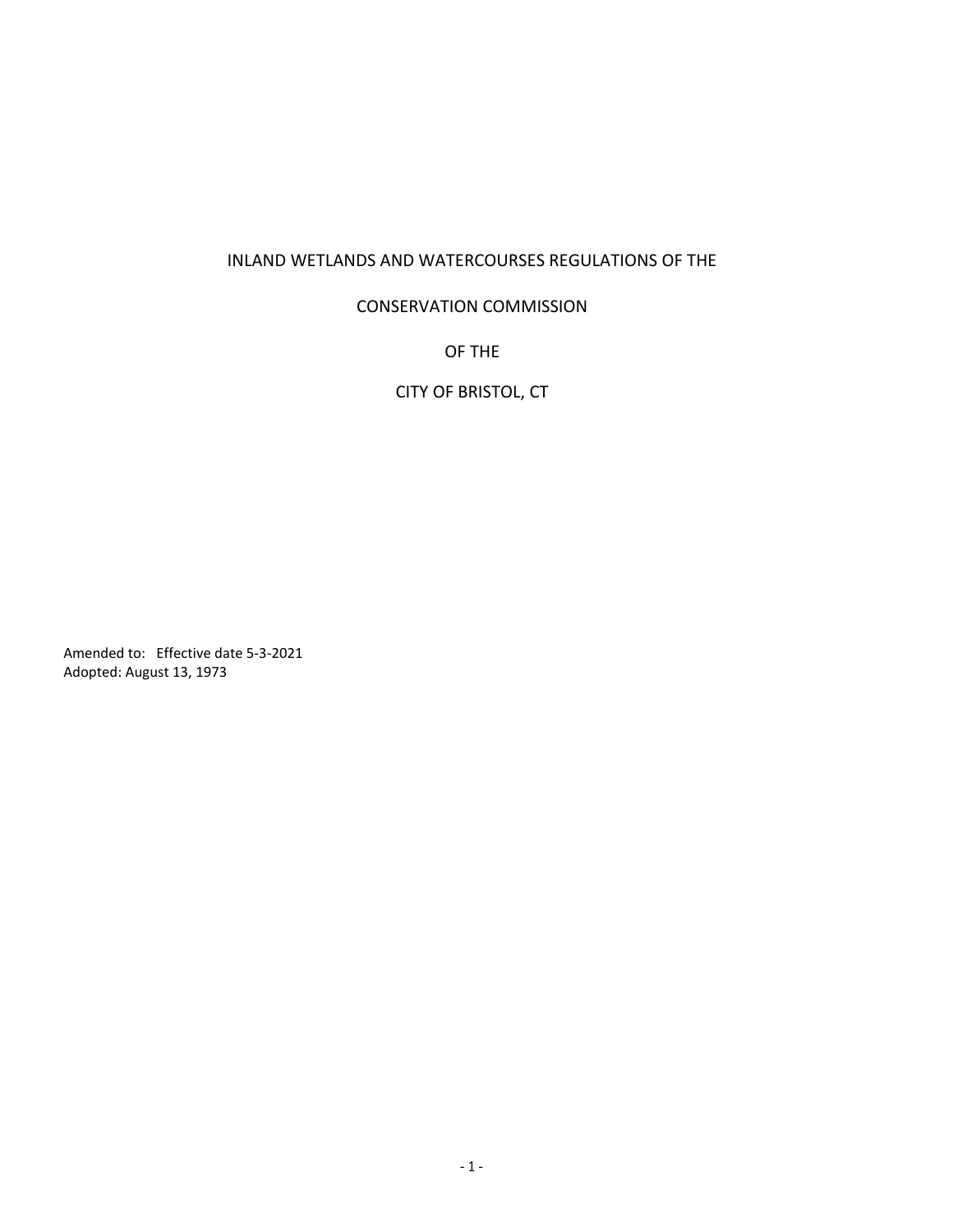# **Table of Contents**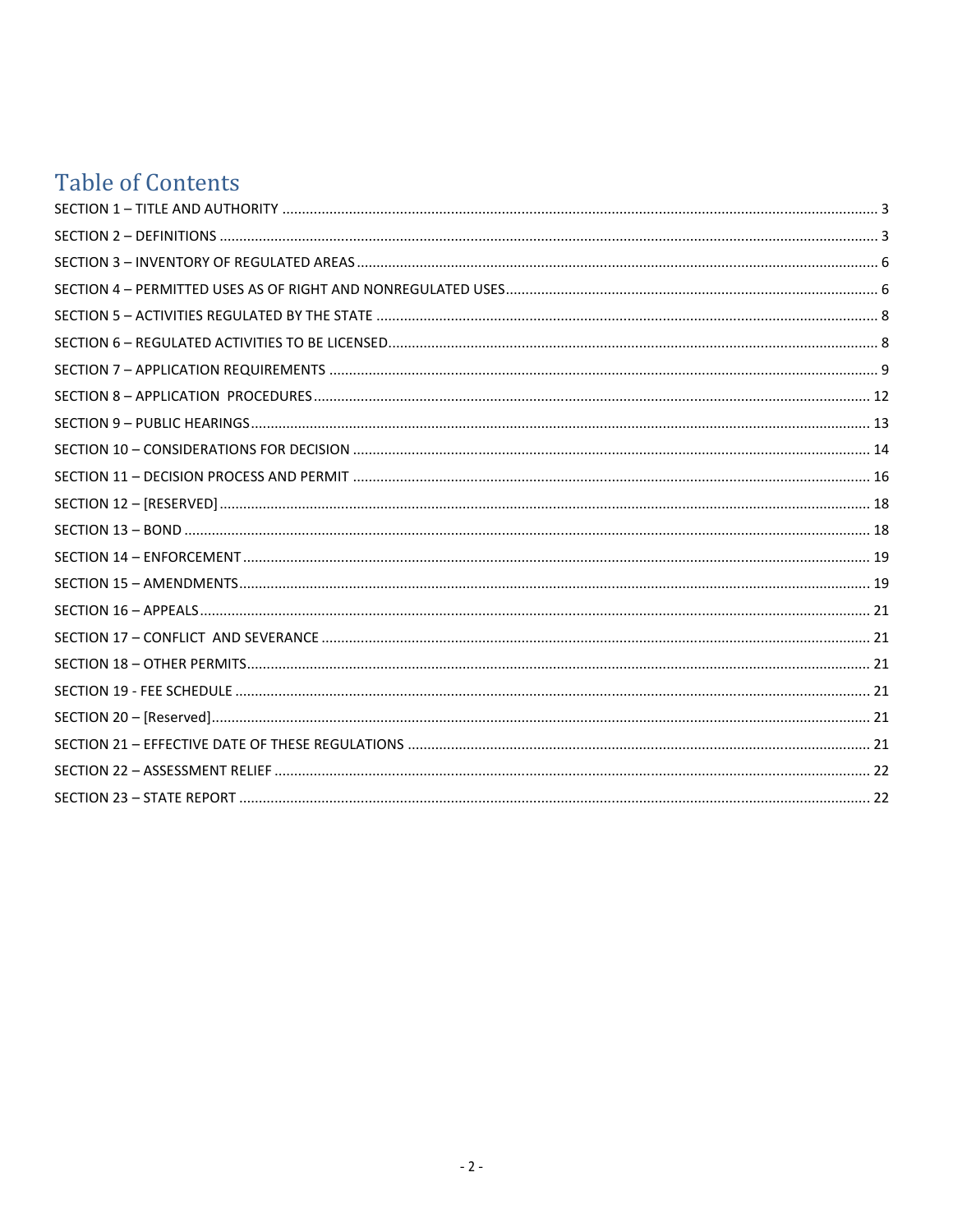## SECTION 1 – TITLE AND AUTHORITY

- 1.1 These regulations shall be known as the "Inland Wetlands and Watercourses Regulations of the City of Bristol."
- 1.2 These regulations have been prepared and adopted and may be amended, from time to time, in accordance with the provisions of the Sections 22a-36 through 22a-45 of the Connecticut General Statutes by the Bristol Conservation Commission, as authorized by ordinance of the Bristol City Council meeting on March 6, 1973.
- 1.3 The preservation and protection of the wetlands and watercourses from random, unnecessary, undesirable and unregulated uses, disturbance or destruction is in the public interest and is essential to the public health, welfare and safety. It is, therefore, the purpose of these regulations to implement the provisions of the Inland Wetlands and Watercourses Act of the State of Connecticut and to protect the citizens of Bristol, Connecticut, by making provisions for the protection, preservation, maintenance and use of the inland wetlands and watercourses by minimizing their disturbance and pollution; maintaining and improving water quality in accordance with the highest standards set by Federal, State or local authority; preventing damage from erosion, turbidity or siltation; preventing loss of fish and other beneficial aquatic organisms, wildlife and vegetation and the destruction of the natural habitats thereof; deterring and inhibiting the danger of flood and pollution; protecting the quality of wetlands and watercourses for their conservation, economic, aesthetic, recreational and other public and private uses and values; and protecting potable fresh water supplies from danger of drought, overdraft, pollution, misuses and mismanagement by providing an orderly process to balance the need for economic growth of the City of Bristol, Connecticut, and the use of its land with the need to protect its environment and ecology in order to forever guarantee to the people of the City of Bristol, Connecticut, the safety of such natural resources for their benefit and enjoyment of generations yet unborn.
- 1.4 Pursuant to the General Statutes of the State of Connecticut, the Agency shall enforce all provisions of the Inland Wetlands and Watercourses Act and shall grant, grant with conditions, or deny all regulated activities on inland wetlands and watercourses in the City of Bristol pursuant to Sections 22a-36 through 22a-45, inclusive, of the Connecticut General Statues, as amended.

## SECTION 2 – DEFINITIONS

- 2.1 As used in these regulations:
- a. "Act" means the Inland Wetlands and Watercourses Act, Section 22a-36 through 22a-45 of the General Statutes, as amended.
- b. "Agency" means the Inland Wetlands and Watercourses Agency of the Conservation Commission of the City of Bristol, Connecticut.
- c. "Clear cutting" means the harvest of timber products in a fashion which removes all species of trees down to a two (2) inch diameter at breast height.
- d. "Commission member" means a member of the Agency.
- e. "Commissioner of Environmental Protection" means the commissioner of the State of Connecticut Department of Environmental Protection.
- f. "Deposit" includes, but shall not be limited to fill, grade, dump, place, discharge or emit.
- g. "Discharge" means emission of any water, substance, or material into wetlands or watercourses whether or not such substance causes pollution.
- h. "Disturbing the natural and indigenous character of the land" means that the activity will significantly alter the inland wetland and watercourses by reason of removal or deposition of material, clear cutting, alteration or obstruction of water flow, or will result in the pollution of the wetland or watercourse.
- i. "Feasible" means able to be constructed or implemented consistent with sound engineering principles.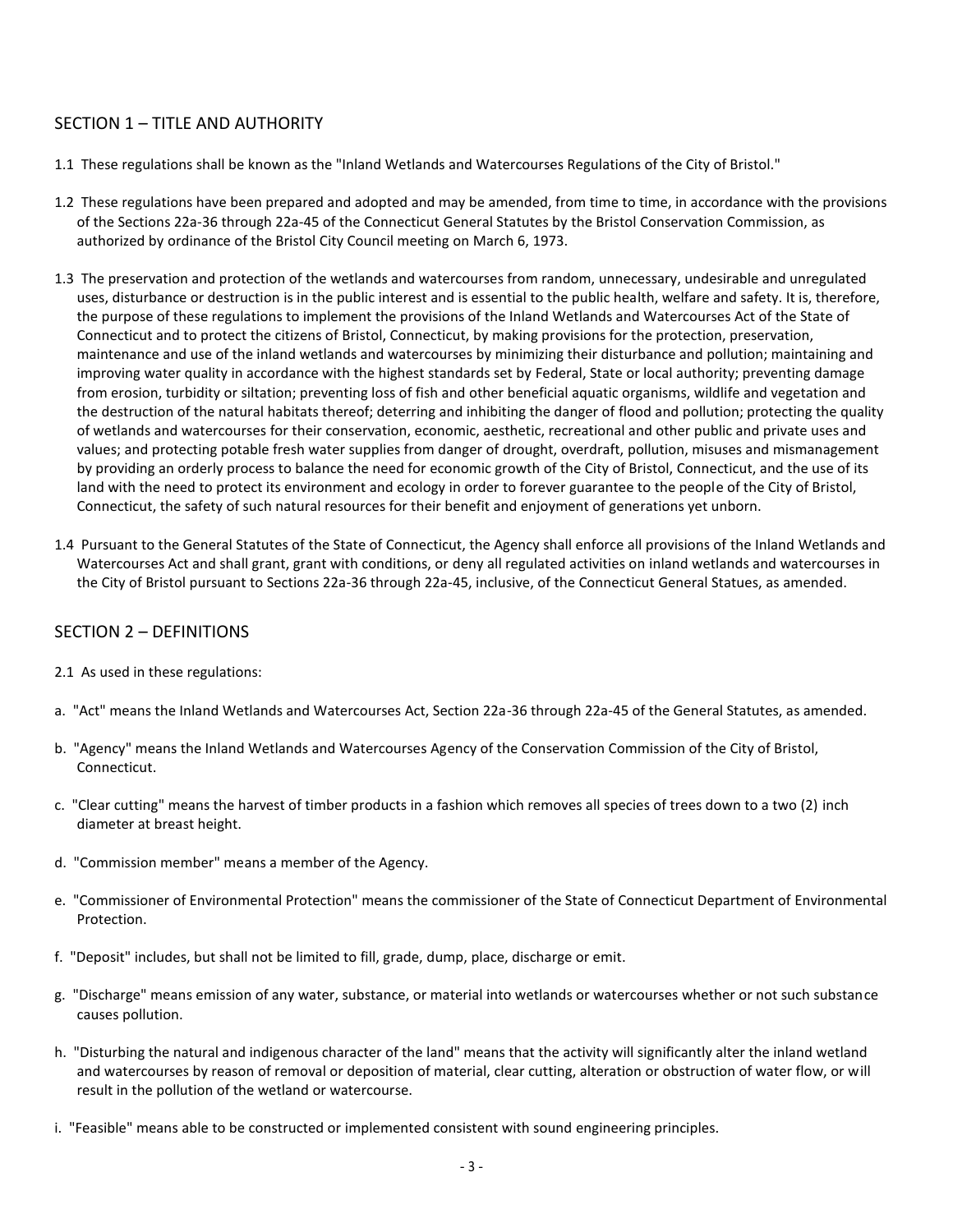- j. "Permit" means the whole or any part of any license, certificate or approval or similar form of permission which may be required of any person by the provisions of these regulations under the authority of the Agency.
- k. "Permittee" means the person to whom such permit has been issued.
- l. "Material" means any substance, solid or liquid, organic or inorganic, including but not limited to: soil, sediment, aggregate, land, gravel, clay, bog, mud, debris, sand, refuse or waste.
- m. "Municipality" or "city" means the City of Bristol, Connecticut.
- n. "Nurseries" means land used for propagating trees, shrubs or other plans for transporting, sale, or for use as stock for grafting.
- o. "Person" means any person, firm, partnership, association, corporation, company, organization or legal entity of any kind, including municipal corporations, governmental agencies or subdivisions thereof.
- p. "Pollution" means the harmful thermal effect or the contamination or the rendering unclean or impure of any waters within the city caused by, but not limited to, erosion or any waste or other materials discharged or deposited therein by any public or private sewer or otherwise so as to directly or indirectly come into contact with any waters.
- q. "Prudent" means economically and otherwise reasonable in light of the social benefits to be derived from the proposed regulated activity, provided cost may be considered in deciding what is prudent and further provided a mere showing of expense will not necessarily mean an alternative is prudent.
- r. "Regulated Activity" (i) means any operation within or use of a wetland or watercourse involving removal or deposition of material; or any obstruction, construction, alteration or pollution, of such wetlands or watercourses, (ii) and any earth moving, filling, construction, clearcutting of trees or installation of septic systems within one hundred (100) feet of wetlands or watercourses or within 200 feet of a watercourse as defined by a pond or lake with a surface area greater than 5 acres (reservoirs, Jacklin Lake, Indian Lake, Birge Pond, Pine Lake, Cedar Lake). Since the environmental impact of proposed activity may, in some instances, come from outside the physical boundaries of a wetland or watercourse, the intent of (ii) is to regulate these adjacent areas and thereby implement the statutory authority necessary to effectuate the legislative purpose set forth in the Connecticut General Statues Section 22a-36 and regulation 1.3; (iii) means the construction of or alteration of ponds; (iv) means any construction to alter or create a wetland; (v) but shall not include the specified activities in Section 4 of these regulations.
- s. "Regulated Area" means any wetlands or watercourses as defined in these regulations.
- t. "Remove" includes, but shall not be limited to, drain, excavate, mine, dig, dredge, suck, grub, clear cut timber, bulldoze, dragline or blast.
- u. "Rendering unclean or impure" means any alteration of the physical, chemical or biological properties of any waters within the city, including, but not limited to, change in odor, color, turbidity or taste.
- v. "Significant activity" means any activity, including but not limited to, the following activities which may have a major effect or substantial impact on the area for which an application has been filed or on another part of an inland wetland or watercourse system:
	- (i) any activity involving deposition or removal of material which will or may have a substantial effect or significant impact on the regulated area or on another part of the inland wetland or watercourse system, or
	- (ii) any activity which substantially changes the natural channel or may inhibit the natural dynamics of a watercourse system, or
	- (iii) any activity which substantially diminishes the natural capacity of an inland wetland or watercourse to support desirable fisheries, wildlife, or other biological life, prevent flooding, supply water, assimilate waste, facilitate drainage, provide recreation or open space or other functions, or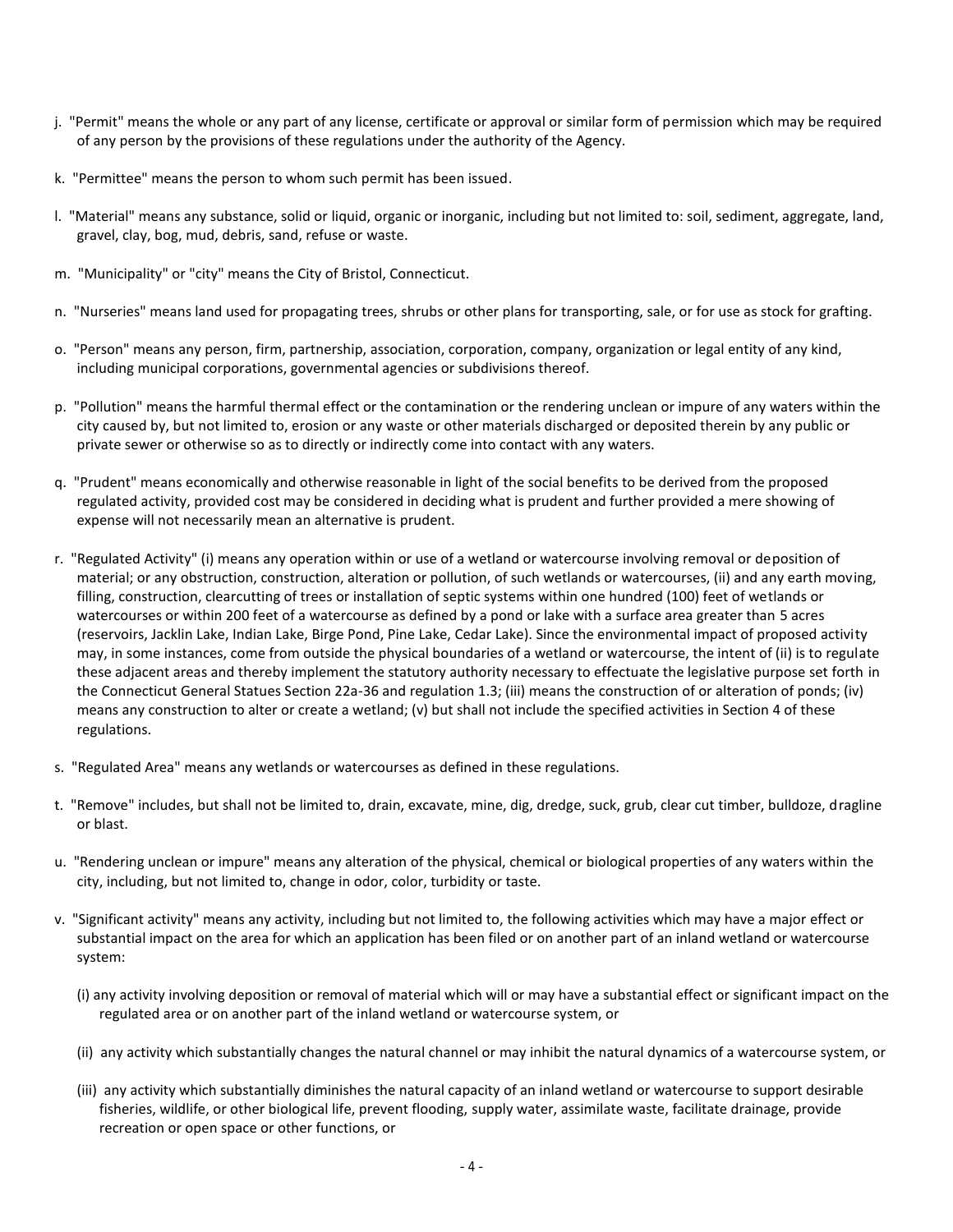- (iv) any activity which causes substantial turbidity, siltation or sedimentation in a wetland or watercourse, or
- (v) any activity which causes a substantial diminution of flow of a natural watercourse, or groundwater levels of the regulated area, or
- (vi) any activity which causes or has the potential to cause pollution of groundwater, a wetland or watercourse, or
- (vii) any activity which creates conditions which may adversely affect the health, welfare and safety of any individual or the community, or
- (viii) any activity which destroys a wetland or watercourse.

w. "Soil Scientist" means an individual duly qualified in accordance with standards set by the Federal Office of Personnel Management.

- x. "Submerged lands" means those lands which are inundated by water on a seasonal or more frequent basis.
- y. "Waste" means sewage or any natural or man-made substance, liquid, gaseous, solid or radioactive, hazardous waste, or toxic waste which may pollute or tend to pollute any of the waters of the city.
	- (i) Hazardous waste includes material which may pose a present or potential hazard to human health or the environment including without limitation hazardous waste identified and listed in the Code of Federal Regulations Part 261.30 through 261.33, as amended or as superseded by subsequent regulation, or which meet the criteria outlined in Part 261.20 through 261.24 of said Code.
	- (ii) Toxic waste includes substances shown in scientific studies to have toxic, carcinogenic, mutagenic or teratogenic effects on humans and other life forms.
- z. "Watercourses" means rivers, streams, brooks, waterways, lakes, ponds, marshes, swamps, bogs, and all other bodies of water, natural or artificial, vernal or intermittent, public or private, which are contained within, flow through or border upon the Town or any portion thereof not regulated pursuant to Section 22a-28 through 22a-35, inclusive. Intermittent watercourses shall be delineated by a defined permanent channel and bank and the occurrence of two or more of the following characteristics: (a) evidence of scour or deposits of recent alluvium of detritus, (b) the presence of standing or flowing water for a duration longer than a particular storm incident, and (c) the presence of hydrophytic vegetation.
	- (i) Bogs are usually distinguished by evergreen trees and shrubs underlain by peat deposits, poor drainage, and highly acidic conditions.
	- (ii) Marshes are distinguished by the absence of trees and shrubs and the dominance of soft-stemmed herbaceous plants. The water table in marshes is at or above the surface throughout the year, but seasonal fluctuations are encountered and areas of open water six inches or more in depth are common.
	- (iii) Swamps are dominated by wetland trees and shrubs. Red maple is the most characteristic tree of the wooded swamps, with black gum and black ash as frequent associates. A conspicuous shrubbery understory of highbush blueberry, spicebush, sweet pepperbush, clammy azalea and other wetland shrubs may be present and a rich diversity of wildflowers such as marsh-marigold, skunk-cabbage, jewelweed, violets, and cardinal flower may also be present. Shrub swamps represent another swamp type, where alders, willows, buttonbush and other shrubs can form relatively pure or mixed stands. Occasionally trees may be associated with a shrub swamp. However, a high water table often favors certain shrubs, such as buttonbush, over trees. In swamps the underlying deposits are often relatively shallow and usually highly organic. Swamps may develop through the gradual invasion of marshes by woody species or directly, as in poorly drained depressions.
	- (iv) Vernal pools are small bodies of standing fresh water that are most obvious in the landscape during the spring of the year and shall have the following characteristics:
		- (A) contains water for a minimum of two months during the growing season, usually the spring,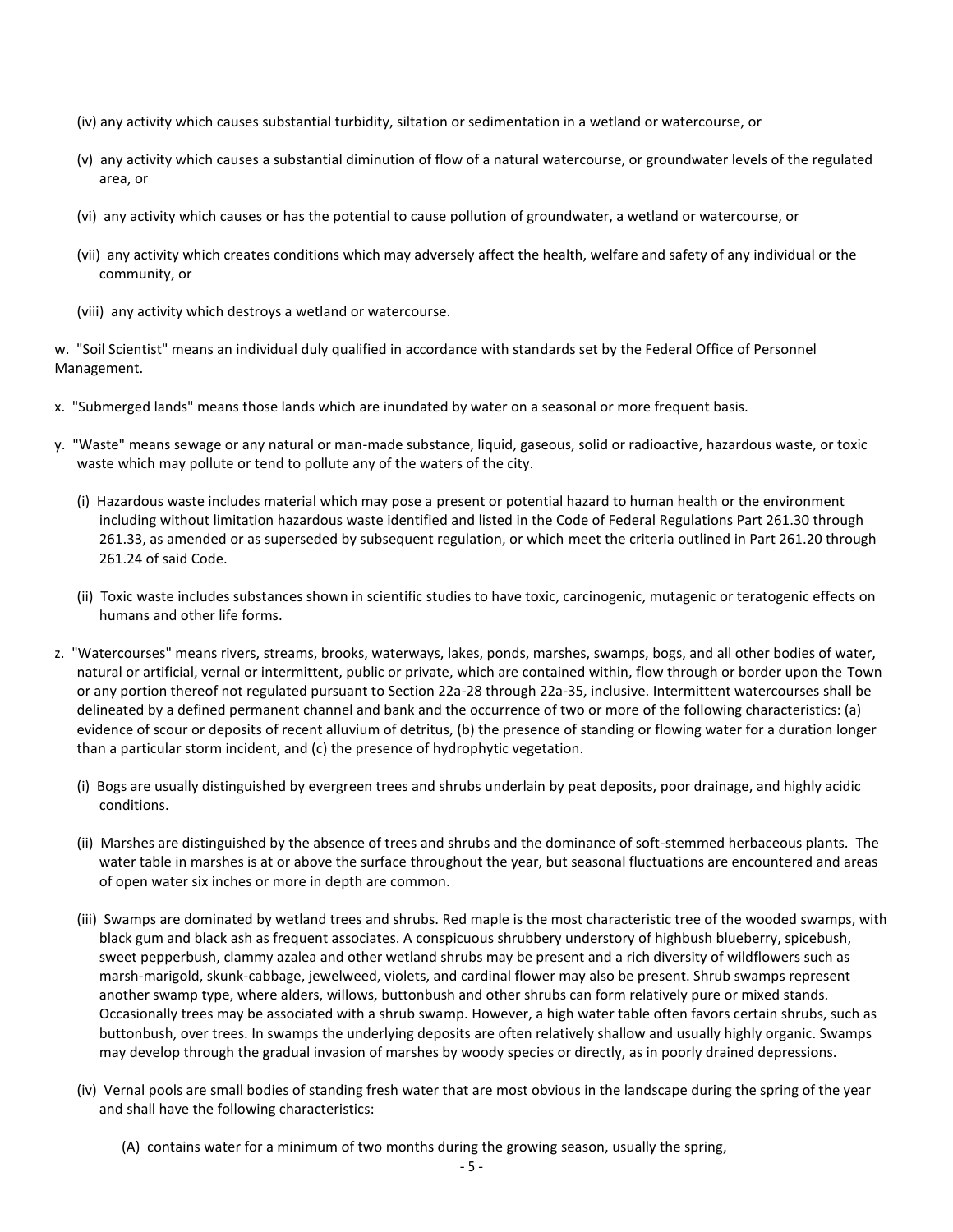- (B) occurs within a confined depression or basin that lacks a permanent outlet stream,
- (C) lacks a fish population,
- (D) dries out most years, usually by late summer,
- (E) serves as a habitat for one or more obligate species. Obligate species shall include, but are not limited to, fairy shrimp, spotted salamander, eastern spadefoot toad, Jefferson salamander, marbled salamander, and wood frog.

The regulatory boundary of a vernal pool shall be defined as the lower of (A) and (B) or the elevation as defined by (C) below:

- (A) the maximum elevation of a topographical depression that holds water for a minimum of two (2) continuous months,
- (B) the maximum observed or recorded water level in a topographical depression,
- (C) the maximum water elevation based on a theoretical one year storm of a total of 2.6 inches of water in 24 hours taking into account the ground water that the basin is holding at the beginning of the spring amphibian breeding season.
- aa. "Wetlands" means land, including submerged land not regulated pursuant to Section 22a-28 to 22a-35, inclusive, which consists of any of the soil types designated as poorly drained, very poorly drained, alluvial, and floodplain by the National Cooperative Soils Survey, as may be amended from time to time, of the Natural Resources Conservation Service of the United Stated Department of Agriculture. Such areas may include filled, graded, or excavated sites which possess an aquatic (saturated) soil moisture regime as defined by the USDA Cooperative Soil Survey. Wetlands shall be delineated by a Soil Scientist, geologist, or ecologist.

## SECTION 3 – INVENTORY OF REGULATED AREAS

- 3.1 The map of regulated areas entitled "Inland Wetlands and Watercourses Map, Bristol, Connecticut" delineates the general location and boundaries of inland wetlands and the general location of watercourses. Copies of this map are available for inspection at the office of the Inland Wetlands Agency. In all cases, the precise location of regulated areas shall be determined by the actual character of the land, the distribution of wetland soil types and location of watercourses. The Agency may use aerial photography, remote sensing imagery, resource mapping, soils maps, site inspection observations or other information in determining the location of the boundaries of wetlands and watercourses.
- 3.2 Any property owner who disputes the designation of any part of his or her land as a regulated area on the Inland Wetlands and Watercourses Map, may petition the Agency to change the designation. All petitions for a map change shall be submitted in writing and shall include all relevant facts and circumstances which support the change. The petitioner shall provide proof that the designation is inapplicable. Documentation in accordance with Section 15 of these regulations may be required of the property owner when the Agency requires an accurate delineation of regulated areas.
- 3.3 The Inland Wetlands and Watercourses Agency or its designated agent(s) shall monitor and maintain general surveillance of all regulated areas.

#### SECTION 4 – PERMITTED USES AS OF RIGHT AND NONREGULATED USES

- 4.1 The following operations and uses shall be permitted in inland wetlands and watercourses, as of right:
	- a. Grazing, farming, nurseries, gardening and harvesting of crops and farm ponds of three acres or less essentially to the farming operation, and activities conducted by, or under the authority of, the Department of Environmental Protection for the purposes of wetland or watercourse restoration or enhancement or mosquito control. The provisions of this subdivision shall not be construed to include road construction or the erection of buildings not directly related to the farming operation, relocation of watercourses with continual flow, filling or reclamation of wetlands or watercourses with continual flow, clear cutting of timber except for the expansion of agricultural crop land, the mining of top soil, peat, sand, gravel or similar material from wetlands or watercourses for the purposes of sale;
	- b. A residential home (A)for which a building permit has been issued or (B) on a subdivision lot, provided the permit has been issued or the subdivision has been approved by a municipal planning, zoning or planning and zoning commission as of the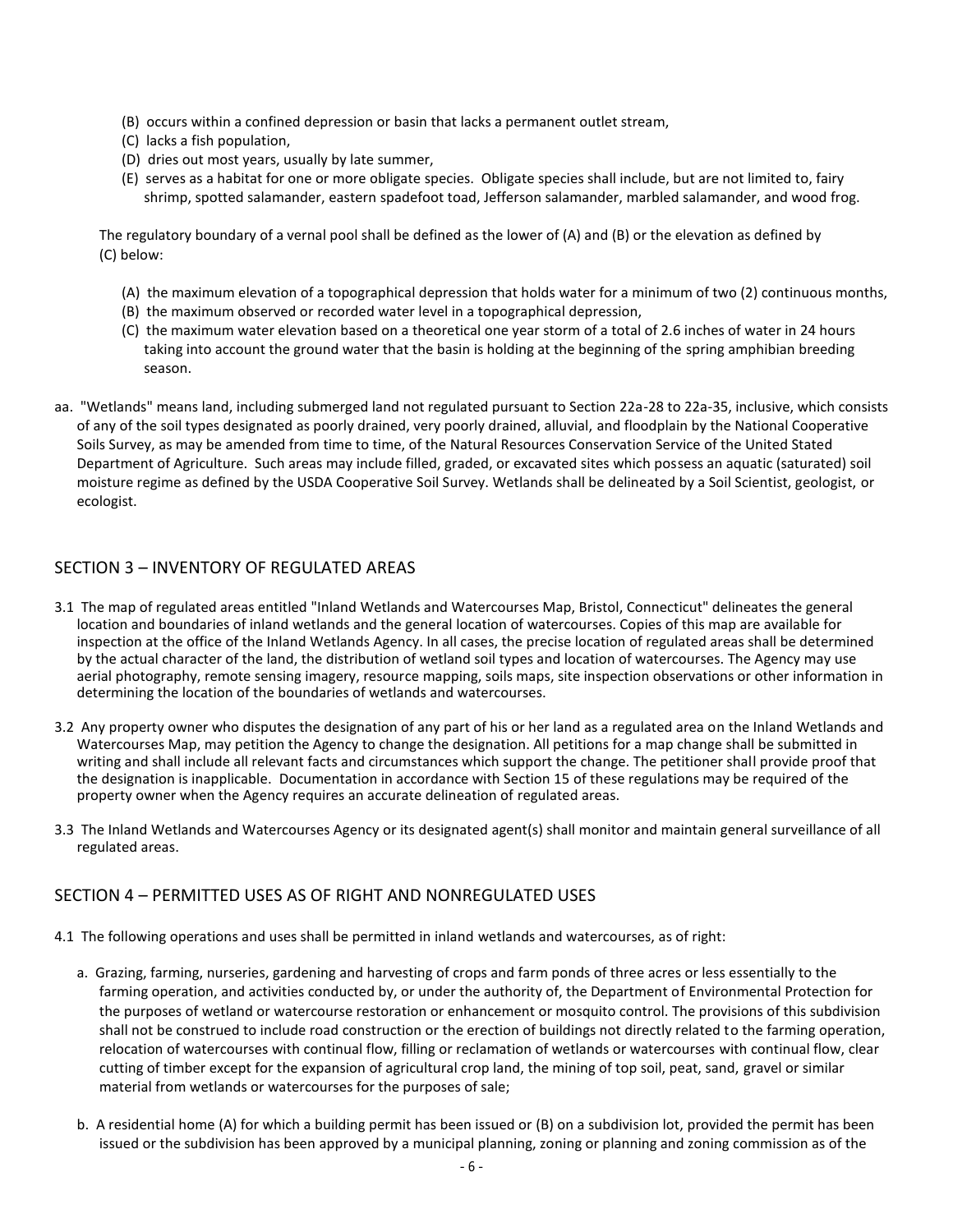effective date of the promulgation of the municipal regulations pursuant to subsection (b) of section 22a-42a, or as of July 1, 1974, whichever is earlier, and further provided no residential home shall be permitted as of right pursuant to this subdivision unless the permit was obtained on or before July 1, 1987. The applicant shall be prepared to document the validity of said permit by providing a certified copy of the building permit and approved site plan showing proposed and existing topographic contours, house and well locations, septic systems, driveways approval dates or other information;

- c. Boat anchorage or mooring, not to include dredging or dock construction;
- d. Uses incidental to the enjoyment or maintenance of residential property, such property defined as equal to or smaller than the largest minimum residential lot site permitted anywhere in the municipality and containing a residence. Such incidental use shall include maintenance of existing structures, landscaping involving planting of trees and shrubs, fences, signs, but shall not include excavation for such incidental use of more than a total of ten (10) cubic yards of material from a regulated wetland or watercourse, or diversion or alteration of a watercourse; or deposition of no more than a total of ten (10) cubic yards of material into a regulated wetland or watercourse, or diversion or alteration of a watercourse; or combination thereof;
- e. Construction and operation, by water companies as defined by Section 16-1 or by municipal water supply systems as provided for in Chapter 102 of the Connecticut General Statutes, of dams, reservoirs and other facilities necessary to the impounding, storage and withdrawal of water in connection with public water supplies except as provided in Sections 22a- 401 through 22a-410 of the General Statutes;
- f. Maintenance relating to any drainage pipe which existed before the effective date of any municipal regulations adopted pursuant to Section 22a-42a or July 1, 1974, whichever is earlier, provided such pipe is on property which is zoned as residential but which does not contain hydrophytic vegetation. For purposes of this subsection, "maintenance" means the removal of accumulated leaves, soil, and other debris whether by hand or machine, while the pipe remains in place; and
- g. Withdrawals of water for fire emergency purposes.
- 4.2 The following operations and uses shall be permitted as a nonregulated use in wetlands and watercourses, provided they do not disturb the natural and indigenous character of the wetland or watercourse by removal or deposition of material, alteration or obstruction of water flow or pollution of the wetland or watercourse:
	- a. Conservation of soil, vegetation, water, fish, shellfish, and wildlife. Such operation or use may include, but is not limited to, minor work to control erosion, or to encourage proper fish, wildlife and silviculture management practices;
	- b. Outdoor recreation including play and sporting areas, golf courses, field trails, nature study, hiking, horseback riding, swimming, skin and scuba diving, camping, boating, water-skiing, trapping, hunting, fishing, shellfishing and cross- country skiing where otherwise legally permitted and regulated.
	- c. The installation of a dry hydrant by or under the authority of a municipal fire department, provided such dry hydrant is only used for firefighting purposes and there is no alternative access to a public water supply. For purposes of this section, "dry hydrant" means a non-pressurized pipe system that: (A) is readily accessible to fire department apparatus from a proximate public road, (B) provides for the withdrawal of water by suction to such fire department apparatus, and (c) is permanently installed into an existing lake, pond or stream that is a dependable source of water.
- 4.3 All activities in wetlands or watercourses involving filling, excavation, dredging, clear cutting, grading and excavation, or any other alteration or use of a wetland or watercourse not specifically permitted by this section, shall require a permit from the Agency in accordance with Section 6 of these regulations.
- 4.4 To carry out the purposes of this section, any person proposing to carry out a permitted or nonregulated operation or use of a wetland or watercourse shall, prior to commencement of such operation or use, notify the Agency on a form provided by it, and provide the Agency with sufficient information to enable it to properly determine that the proposed operation and use is a permitted or nonregulated use of the wetland or watercourse. The Agency, or its designated agent, shall rule that the proposed operation or use is a permitted or nonregulated use or operation or that a regular permit is required. Such ruling shall be in writing and shall be made no later than the next regular scheduled meeting of the Agency following the meeting at which the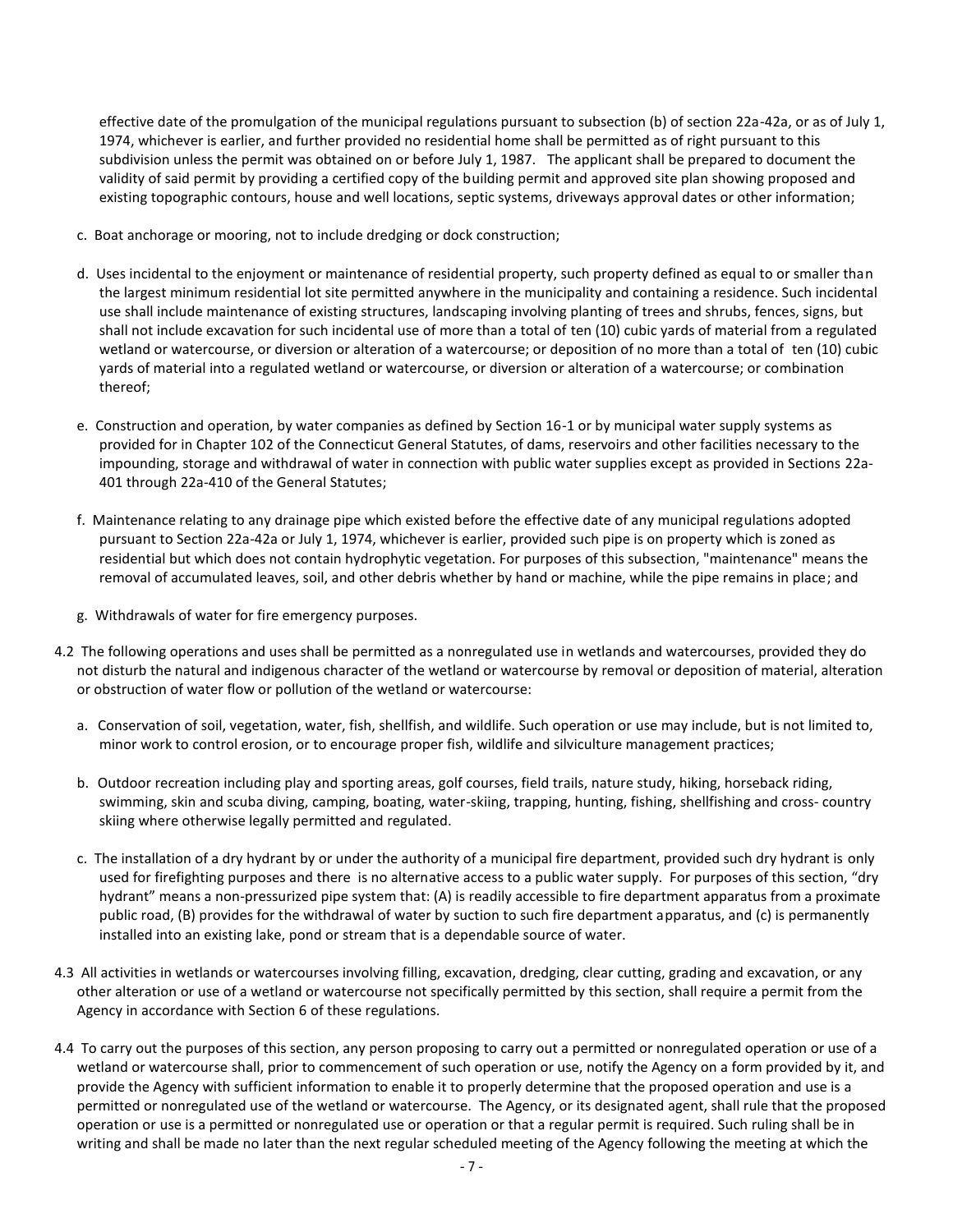request was received. The designated agent for the Agency may make such ruling on behalf of the Agency at any time. The Bristol Inland Wetlands Agency hereby designates the technical advisor to the Inland Wetlands Agency, as determined by the Public Works Department, as its designated agent to act with authority to determine whether a proposed operation or use is a permitted or nonregulated use or operation under Section 4 of the Bristol Inland Wetlands Regulations, and to make such rulings thereunder, with the following limitations and guidance:

- a. That no such determination or ruling shall authorize more than ten (10) cubic yards of excavation or fill or combination thereof within a two (2) year period at any site.
- b. That the delegation to make such determinations and rulings under Paragraph 1.d of Section 4, allowing "uses incidental to the enjoyment and maintenance of residential property", is made to encourage the exercise of good judgment and discretion of the designated agents, particularly, but not limited to, to permit those uses or operations that involve the removal or deposition of material in, or within 100 feet of a wetlands or watercourse and the uses or operations for the construction of additions to primary residences or freestanding accessory structures normally incidental to the use of pre existing residential structures. Actual field conditions, land cover, slopes and drainage patterns, past and current soil scientist reports, geotechnical information, and other pertinent existing condition information may be considered in this determination.
- c. Any person receiving such approval from the agent shall, within ten days of the date of such approval, publish, at the applicant's expense, notice of the approval in a newspaper having a general circulation in the City of Bristol where the activity will take effect. Any person may appeal such decision of such agent to the Inland Wetlands Agency within 15 days of the publication date of the notice and the Inland Wetlands Agency shall consider such appeal at its next regularly scheduled meeting provided such meeting is no earlier than 3 business days after receipt by such agency or its agent of such appeal. The Inland Wetlands Agency shall, at its discretion, sustain, alter, or reject the decision of its agent or require an application for a permit addressed to the agency itself.
- d. Such delegation of authority can be modified at any time by the Agency.

## SECTION 5 – ACTIVITIES REGULATED BY THE STATE

- 5.1 The Commissioner of the Environmental Protection shall regulate activities in or affecting wetlands or watercourses subject to the following jurisdiction:
	- a. Construction or modification of any dam pursuant to Sections 22a-410 of the General Statutes, as amended;
	- b. Construction or placement of any obstruction within stream channel encroachment lines pursuant to Sections 22a-342 through 22a-349 of the General Statutes, as amended;
	- c. Diversion of water in excess of fifty thousand (50,000) gallons per day or any surface waters of the state where the tributary watershed area above the point of diversion is 100 acres or larger pursuant to Sections 22a-365 through 22a-378 of the General Statutes, as amended;
	- d. Discharges into the waters of the state pursuant to Section 22a-430 of the General Statutes, as amended;
	- e. Discharge of fill or dredged materials into the wetlands and watercourses of the state pursuant to Section 401 of the Federal Clean Water Act, as amended, for activities regulated by the U.S. Army Corps of Engineers under Section 404 of the Federal Clean Water Act.

#### SECTION 6 – REGULATED ACTIVITIES TO BE LICENSED

6.1 No person shall conduct or maintain a regulated activity without first obtaining a permit for such activity from the Agency.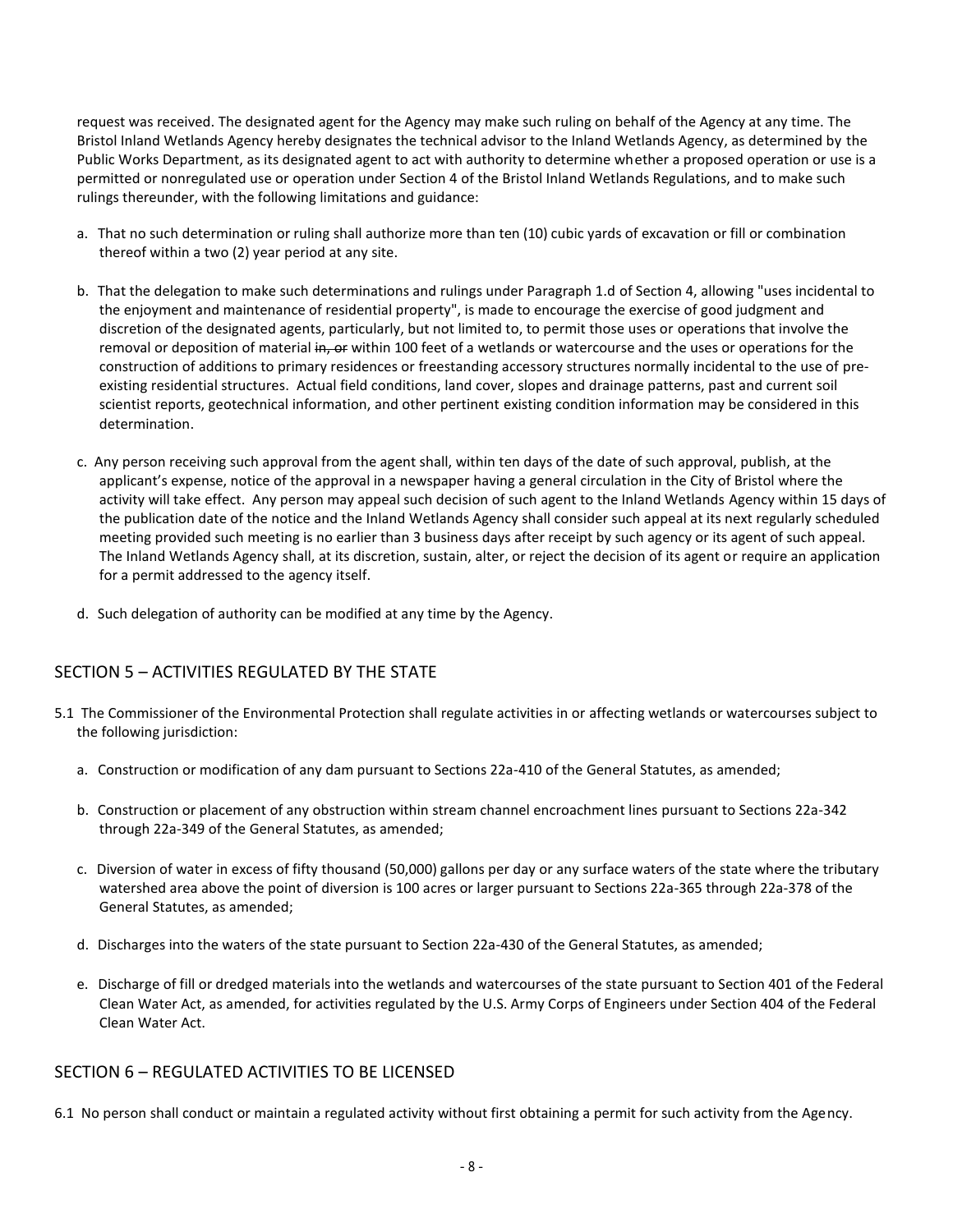- 6.2 The Agency shall regulate any operation within or use of a wetland or watercourse involving removal or deposition of material, or any obstruction, construction, alteration of pollution of such wetlands or watercourses and any other regulated activity, unless such operation or use is permitted or non-regulated pursuant to Section 4 of these regulations.
- 6.3 Any person found to be conducting or maintaining a regulated activity without the prior authorization of the Agency or violating any other provision of these regulations shall be subject to the enforcement proceedings and penalties prescribed in Section 14 of these regulations and any other remedies as provided by law.

## SECTION 7 – APPLICATION REQUIREMENTS

- 7.1 Any person wishing to undertake a regulated activity shall apply for a permit on a form provided by the Agency. An application shall include an application form, such number of site plans as required by the Agency and such information as prescribed by Section 7.3 and, in the case of a significant activity, by Section 7.4 of these regulations. Application forms may be obtained in the office of the Agency.
- 7.2 No such application shall be deemed complete unless it shall be in such form and contain such information as the Agency deems necessary for a fair and informed determination of the issues. The Agency shall inform the applicant of such necessary information.
- 7.3 All applications shall include the following information in writing:
	- a. The applicant's name, home and business address and telephone numbers;
	- b. The owner's name, address and telephone number and written consent if the applicant is not the owner of the property involved in the application;
	- c. The geographical location of the property which is to be affected by the proposed activity, including a description of the land in sufficient detail to allow identification of the inland wetlands and watercourses, area(s) of wetland or watercourse disturbance, soil types(s) and vegetation;
	- d. The purpose and a description of the proposed activity;
	- e. Alternatives considered by the applicant and why the proposal to alter wetlands set forth in the application was chosen;
	- f. A site plan showing existing and proposed conditions in relation to wetlands and watercourses;
	- g. Names and addresses of adjacent property owners;
	- h. Certification that the applicant is familiar with the information provided in the application and is aware of the penalties for obtaining a permit through deception or through inaccurate or misleading information;
	- i. Certification of the present flow of storm water for a 50 year storm and the flow which would result from the proposed activity. In addition, the Agency may require certification of existing flows and determination of flow which would result from the proposed activity associated with a 2, 5, 10, 25 and 100 year storm event.
	- j. Submit a feasible and prudent stormwater management plan to minimize site runoff. The goal of the plan shall be to provide no increase in the peak rate of stormwater runoff.
	- k. Authorization for the commissioners and agents of the Agency to inspect the property, at reasonable times, both before and after a final decision has been issued;
	- l. Any other information the Agency deems necessary to the understanding of what the applicant is proposing;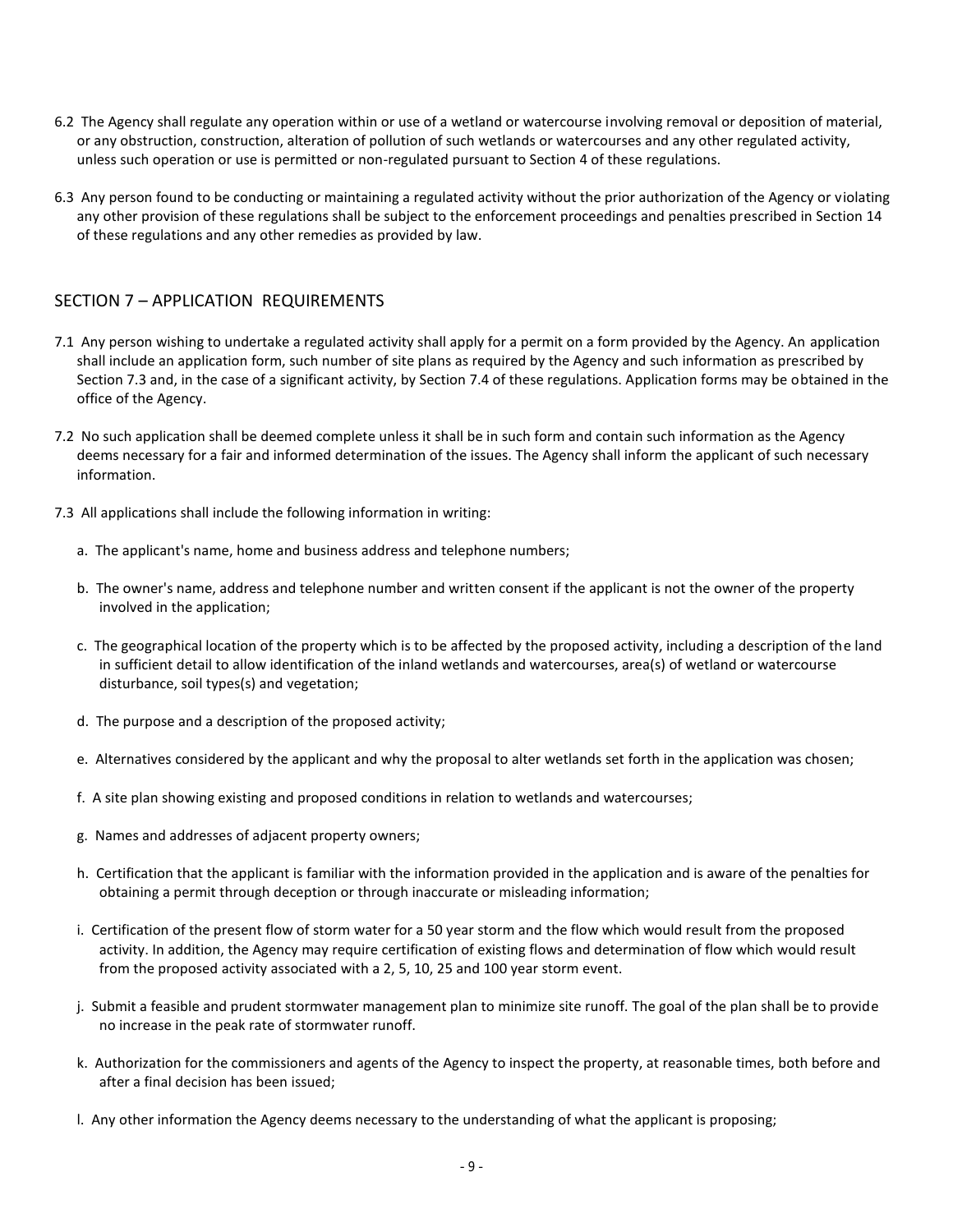- m. Submission of the appropriate filing fee as established by the Agency.
- 7.4 If the proposed activity involves a significant activity as defined in Section 2.1 of these regulations, additional information, based on the nature and anticipated effects of the activity, including but not limited to the following may be required.
	- a. Site plans for the proposed use or operation and the property which will be affected, which show existing and proposed conditions, wetland and watercourse boundaries, land contours, boundaries of land ownership, proposed alterations and uses of the wetlands and watercourses, and other pertinent features of the development drawn by a licensed surveyor, professional engineer or architect registered in the State of Connecticut or by such other person acceptable to the Agency;
	- b. Engineering reports and analyses and additional drawings to fully describe the proposed project and any filling, excavation, drainage or hydraulic modifications to watercourses;
	- c. Mapping of soil types consistent with the categories established by the National Cooperative Soil Survey of the U.S. Soil Conservation Service;
	- d. Description of the ecological communities and functions of the wetlands or watercourses involved with the application and the effects of the proposed regulated activities on these communities and wetland functions;
	- e. Description of how the applicant will change, diminish, or enhance the ecological communities and functions of the wetlands or watercourses involved in the application and with each alternative, and a description of why each alternative considered was deemed neither feasible nor prudent;
	- f. Analysis of chemical and/or physical characteristics of any fill material;
	- g. Measures which would mitigate the impact of the proposed activity. Such measures include, but are not limited to, plans or actions which avoid destruction or diminution of wetland or watercourse functions, recreational uses and natural habitats; which prevent flooding, degradation of water quality, erosion and sedimentation and obstruction of drainage; or which otherwise safeguard water resources;
	- h. Analysis of chemical and/or physical characteristics of the wetlands or watercourses involved with the application.
- 7.5 The applicant shall certify whether:
	- a. Any portion of the property on which the regulated activity is proposed is located within 500 feet of the boundary of an adjoining municipality;
	- b. Traffic attributable to the completed project on the site will use streets within an adjoining municipality to enter or exit the site;
	- c. Sewer or water drainage from the project site will flow through and impact the sewage or drainage system within the adjoining municipality; or,
	- d. Water run-off from the improved site will impact streets or other municipal or private property within the adjoining municipality.
- 7.6 The original application, site plans, filing fee and any other materials as may be required by the Agency shall be submitted to comprise a complete application.
- 7.7 Any application to extend the expiration date of a previously issued permit shall be filed with the Agency no later than sixtyfive (65) days prior to the expiration date for the permit in accordance with Subsections 8.4 through 8.8 of these regulations. Any application for renewal or extension shall be made in accordance with this section provided:
	- a. The application may incorporate by reference the documentation and record of the original application;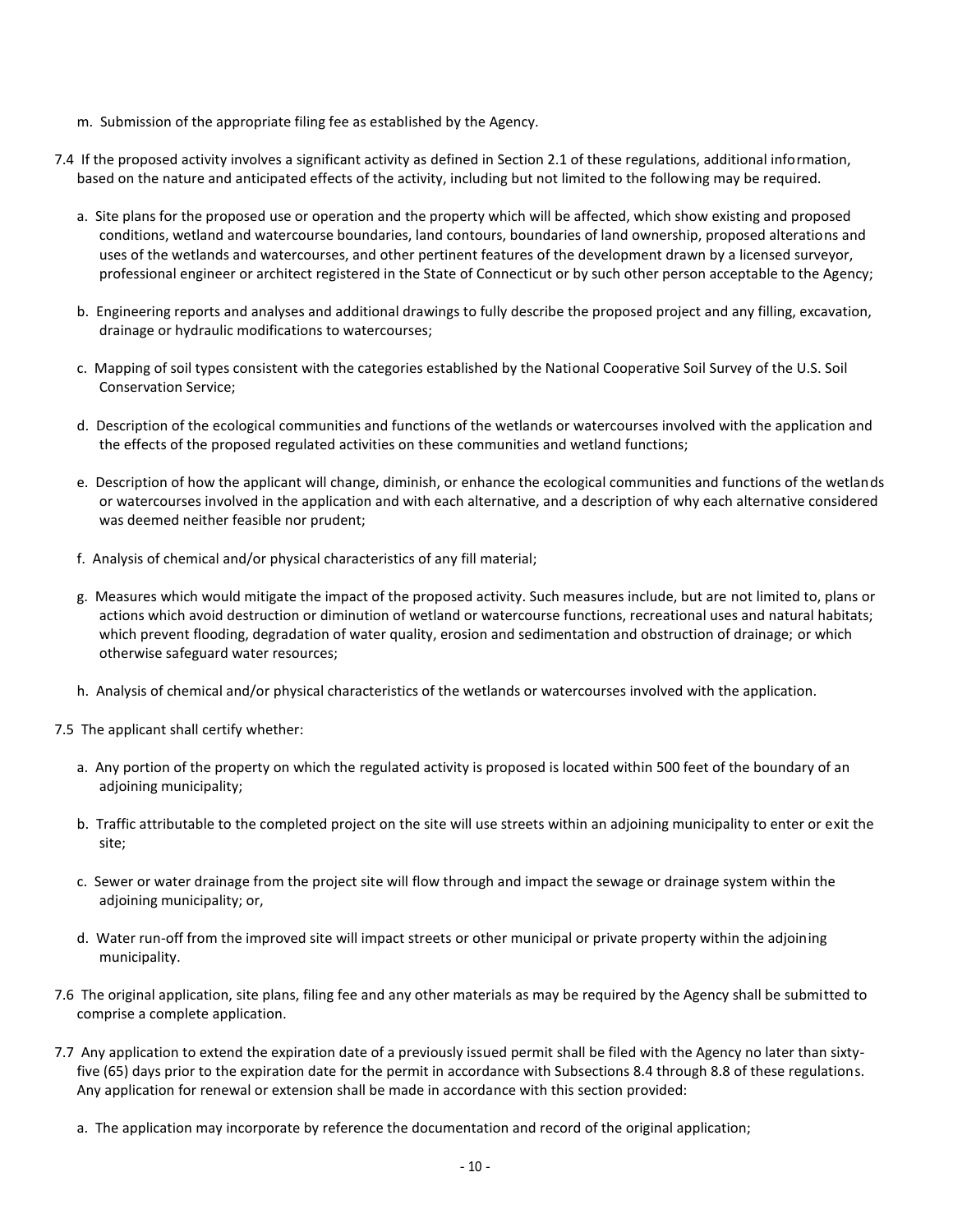- b. The application shall state the reason why the authorized activities were not initiated or completed with the time specified in the permit;
- c. The application shall describe any changes in facts or circumstances involved with or affecting wetlands or watercourses or the property for which the permit was issued;
- d. The Agency may accept an untimely application to extend the expiration date of a permit if the authorized activity is ongoing and allow the continuation of work beyond the expiration date if in its judgment, the permit is likely to be extended and the public interest or environment will be best served by not interrupting the activity. The application shall describe the extent of work completed at the time of filing and the schedule for completing the activities authorized in the permit;
- e. The Agency shall evaluate the application pursuant to Section 10 of the regulations and grant the application as filed, grant it with any terms or limitations, or deny it.
- 7.8 Unless otherwise authorized by the Agency, the site plan required under this section shall be prepared by a licensed land surveyor or professional engineer or architect registered in the State of Connecticut. It shall be drawn at a scale which, in the opinion of the Agency, is adequate to show the information required to evaluate the proposed activity and its environmental impact. The site plan shall include but may not be limited to the following:
	- a. Boundary lines, dimensions and the area of the property.
	- b. Locations of all wetlands and watercourses on the property and within two hundred (200) feet thereof and the extent of proposed changes in their configuration.
	- c. Elevations at one (1) foot contour intervals in all areas of the property that are within one hundred (100) feet of a wetland or watercourse and at five (5) foot contour intervals throughout the remainder of the property. If depositions or removal of earth materials are proposed, resulting elevations shall be shown by one (1) foot contour intervals.
	- d. Locations and descriptions of all existing and proposed drainage features.
	- e. Locations and descriptions of proposed activities.
	- f. Locations of any soil borings or test holes.
	- g. Quantities and descriptions of materials to be removed. The requirement for contour information may be waived or modified by the Agency if it determines such information is not necessary to properly evaluate the impact of the proposed activity.
	- h. Official sign-off authorization must be located in the lower left-hand corner of the official site plan of record (mylar record drawings may be required by the Agency), with the wording as follows:

*Approved by the Conservation Commission acting as the Inland Wetlands and Watercourses Agency for the City of Bristol With the following conditions Without conditions*

*Date: Permit Number: Signature of Chairman:*

- 7.9 For any permit application involving property subject to a conservation restriction or preservation restriction, the following shall apply:
	- a. for purposes of this section, "conservation restriction " means a limitation, whether or not stated in the form of a restriction, easement, covenant or condition, in any deed, will or other instrument executed by or on behalf of the owner of the land described therein, including, but not limited to, the state of any political subdivision of the state, or in any order of taking such land whose purpose is to retain land or water areas predominantly in their natural, scenic or open condition or in agricultural, farming, forest, or open space use.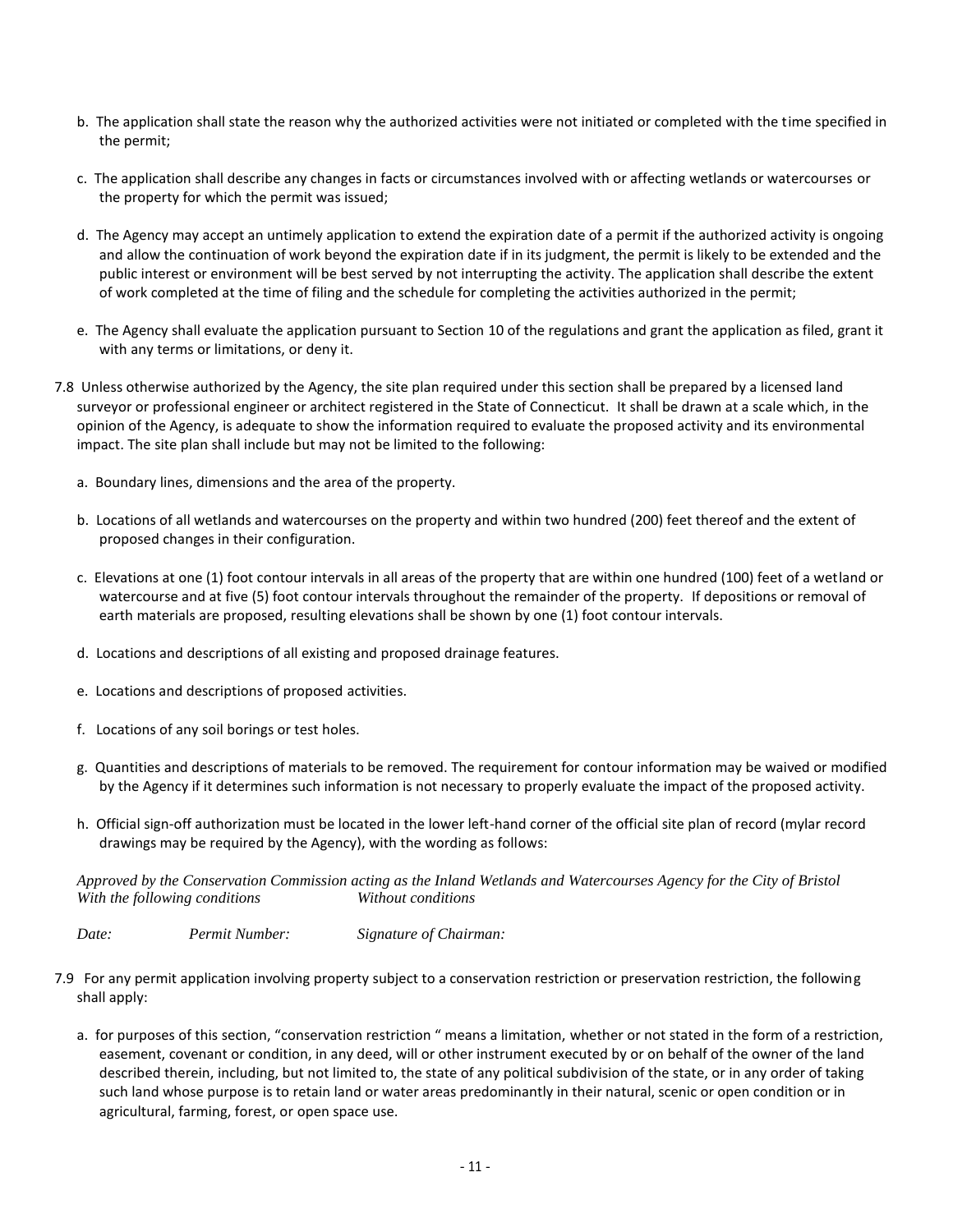- b. for purposes of this section, "preservation restriction " means a limitation, whether or not stated in the form of a restriction, easement, covenant or condition, in any deed, will or other instrument executed by or on behalf of the owner of the land described therein, including, but not limited to, the state of any political subdivision of the state, or in any order of taking such land whose purpose is to preserve historically significant structures or sites.
- c. no person shall file a permit application, other than for interior work, in an existing building or for exterior work on an existing building that does not expand or alter the footprint of such existing building, relating to property that is subject to conservation restriction or a preservation restriction unless the applicant provides proof that the applicant has provided written notice of such application, by certified mail, return receipt requested, to the party holding such restriction, including but not limited to, any state agency that holds such restriction, not later than sixty days prior to the filling of the permit application.
- d. in lieu of such notice pursuant to section 7.9c, the applicant may submit a letter from the holder of such restriction or from the holder's authorized agent, verifying that the application is in compliance with the terms of the restriction.
- 7.10 Any application to renew a permit shall be granted upon request of the permit holder unless the Agency finds that there has been a substantial change in circumstances which requires a new permit application or an enforcement action has been undertaken with regard to the regulated activity for which the permit was issued, provided no permit shall be valid for more than ten years, and b) no permit issued prior to July 1, 2006 or after July 1, 2009 may be valid for more than ten years, and further provided that any permit issued prior to July 1, 2011 that did not expire prior to May 9, 2011 shall be valid for no more than fourteen years.

## SECTION 8 – APPLICATION PROCEDURES

- 8.1 All applications shall be filed in the Agency's office.
- 8.2 In the case of any application where any portion of the wetland or watercourse on which the regulated activity is proposed is within 500 feet of the boundary of an abutting town, the applicant shall give written notice of the proposed activity, certified mail return receipt requested, to the adjacent municipal inland wetlands and watercourses agency on the same day of filing an inland wetlands and watercourses permit application with this Agency. Documentation of such notice shall be provided to this Agency.
- 8.3 The Agency shall notify the clerk of any adjoining municipality of the pendency of any application to conduct a regulated activity when:
	- a. Any portion of the property on which the regulated activity is proposed is located within 500 feet of the boundary of an adjoining municipality;
	- b. A significant portion of the traffic to the completed project on the site will use streets within the adjoining municipality to enter or exit the site;
	- c. A significant portion of the sewer or water drainage from the project site will flow through and significantly impact the sewage or drainage system within the adjoining municipality; or,
	- d. Water run-off from the improved site will impact streets or other municipal or private property within the adjoining municipality.

Notice of the pendency of such application and a copy of said application shall be made by certified mail, return receipt requested, and shall be mailed within seven (7) days of the date of receipt of the application. No hearing shall be conducted on any application, petition, request or plan until the adjoining town has received the notice required under this section.

8.4 The date of receipt of any application shall be the day of the next regularly scheduled meeting of the Agency immediately following the day of submission to the Agency or thirty-five days after such submission, whichever is sooner.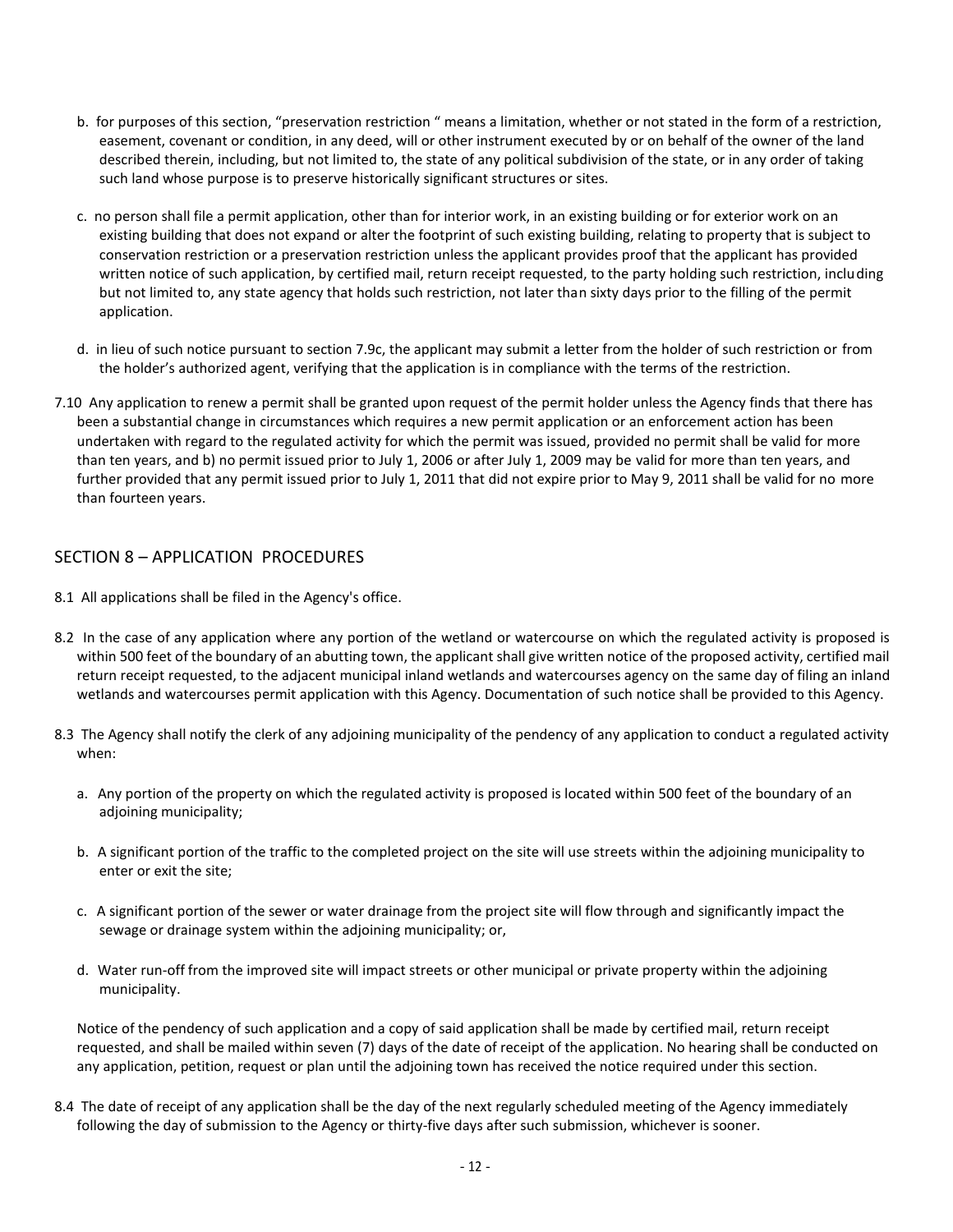- 8.5 At any time during the review period, the Agency may require the applicant to provide additional information about the regulated area or regulated activity which is the subject of the application, or wetlands or watercourses affected by the regulated activity.
- 8.6 If a public hearing is to be held on any application for a permit, all documentary evidence in support of the application shall be filed with the Agency and available for public inspection no less than ten (10) days prior to the day of the hearing or any reconvening thereof.
- 8.7 All applications shall be open for public inspections.
- 8.8 Incomplete applications may be denied.
- 8.9 When an application is filed to conduct or cause to be conducted a regulated activity upon an inland wetland or watercourse, any portion of which is within the watershed of a water company as defined in Section 16-1 of the General Statutes, the applicant shall provide written notice of the application to the water company provided such water company has filed a map showing the boundaries of the watershed on the land records of the municipality in which the application is made and with the inland wetlands agency of such municipality. Such notice shall be made by certified mail, return receipt requested, and shall be mailed within seven days of the date of the application. The water company, through a representative, may appear and be heard at any hearing on the application.

#### SECTION 9 – PUBLIC HEARINGS

9.1 The Agency shall not hold a public hearing on an application unless the Agency determines that the proposed activity may have a significant impact on wetlands or watercourses or a petition signed by at least twenty-five persons who are eighteen years of age or older and who reside in the municipality in which the regulated activity is proposed, requesting a hearing is filed with the Agency not later than fourteen days after the date of receipt of such application or the Agency finds that a public hearing regarding such application would be in the public interest. The Agency may issue a permit without a public hearing provided no petition provided for in this section is filed with the Agency on or before the fourteenth day after the date of receipt of the application. Such hearing shall be held no later than sixty-five days after the receipt of such application. All applications and maps and documents relating thereto shall be open for public inspection. Any person or persons may appear and be heard or may be represented by agent or by attorney at any public hearing.

9.2 The Agency shall publish a notice of a public hearing in a newspaper having a general circulation in the municipality where the regulation, map, or regulated activity that is the subject of the hearing is located.

- a. Such notice shall be published at least twice, at intervals of not less than two days.
- b. The first notice shall be published between ten and fifteen days before the date of the public hearing.
- c. The second notice shall be published not less than two days before the date of the public hearing.
- d. The notice shall contain specific information, including but not be limited to, the public hearing date, time, and location, and a summary of the proposed regulated activity or action.
- 9.3 A sign or signs must be posted on the premises which is the subject of the application at least fifteen (15) days before the hearing or any reconvening thereof and must be removed within ten (10) days after completion of the hearing or any rehearing thereof. The sign shall be so located on the property so as to be visible and readable from the street(s) or highway(s) that the property fronts on. The sign must be no more than 5 feet off the street line and must be readable for the full time of the required posting. The sign shall be a 4 feet by 4 feet. Printed lettering shall be black on a yellow background. The wording and size of lettering shall be as follows: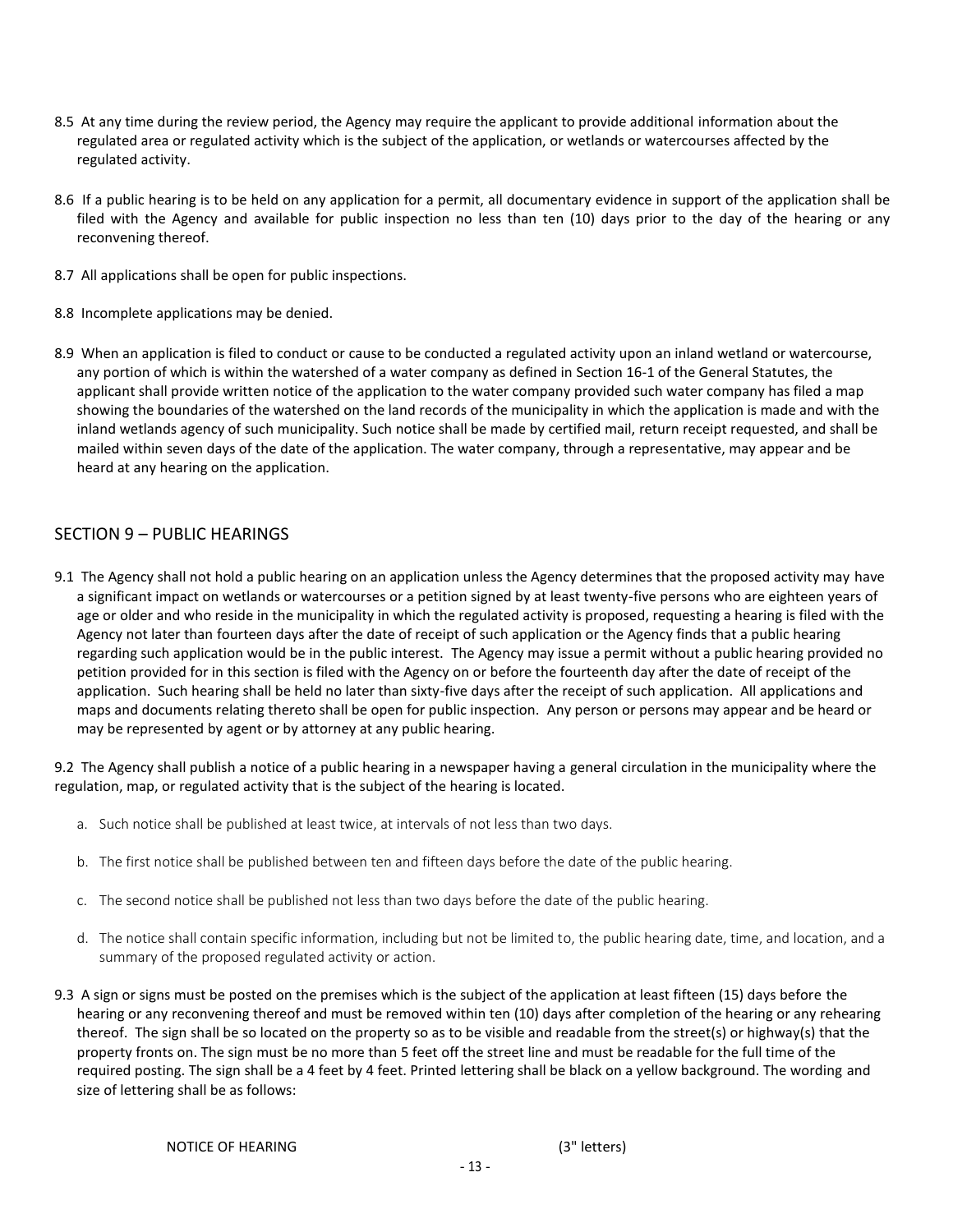| INLAND WETLANDS APPLICATION                   | (3" letters) |
|-----------------------------------------------|--------------|
| PLACE: City Hall                              | (2" letters) |
| DATF                                          | (2" letters) |
| FOR ADDITIONAL INFORMATION. CALL 860-584-6225 | (2" letters) |

The sign must be legible in block or printed letters not less than the sizes shown above. The sign shall be prepared and erected by the applicant at a cost to be borne by the applicant.

If the opening of the hearing is postponed, the date on the sign shall be revised to indicate the date of the rescheduled hearing. Such revision shall be made to the sign at least fifteen (15) days before the rescheduled hearing.

## SECTION 10 – CONSIDERATIONS FOR DECISION

- 10.1 The Agency may consider the following in making its decision on an application:
	- a. The application and its supporting documentation;
	- b. Public comments, evidence and testimony from a public hearing;
	- c. Reports from other agencies, departments and commissions including but not limited to those of the City of Bristol;
	- d. The Agency may also consider comments on any application from the CT Conservation District, the Connecticut Regional Council of Government or other regional organizations; agencies in adjacent municipalities which may be affected by the proposed activity, or other technical agencies or organizations which may undertake additional studies or investigations.
	- e. Non-receipt of comments from agencies, departments and commissions listed above within the prescribed time shall neither delay nor prejudice the decision of the Agency.
- 10.2 Factors for Consideration; Finding of No Feasible or Prudent Alternative

In carrying out the purposes and policies of Sections 22a-36 to 22a-45a, inclusive, including matters relating to regulating, licensing and enforcing of the provisions thereof, the Agency shall take into consideration all relevant facts and circumstances, including but not limited to:

- a. The environmental impact of the proposed activity on wetlands or watercourses;
- b. The applicant's purpose for and any feasible and prudent alternatives to, the proposed regulated activity which alternatives would cause less or no environmental impact to wetlands or watercourses;
- c. The relationship between the short-term and long-term impacts of the proposed regulated activity on wetlands or watercourses and the maintenance and enhancement of long-term productivity of such wetlands or watercourses
- d. Irreversible and irretrievable loss of wetland or watercourse resources which would be caused by the proposed regulated activity, including the extent to which such activity would foreclose a future ability to protect, enhance or restore such resources, and any mitigation measures which may be considered as a condition of issuing a permit for such activity including, but not limited to, measures to:
	- (i) prevent or minimize pollution or other environmental damage,
	- (ii) maintain or enhance existing environmental quality, or,
	- (iii) in the following order of priority: restore, enhance and create productive wetland or watercourse resources;
- e. The character and degree of injury to, or interference with, safety, health or the reasonable use of property which is caused or threatened by the proposed regulated activity; and,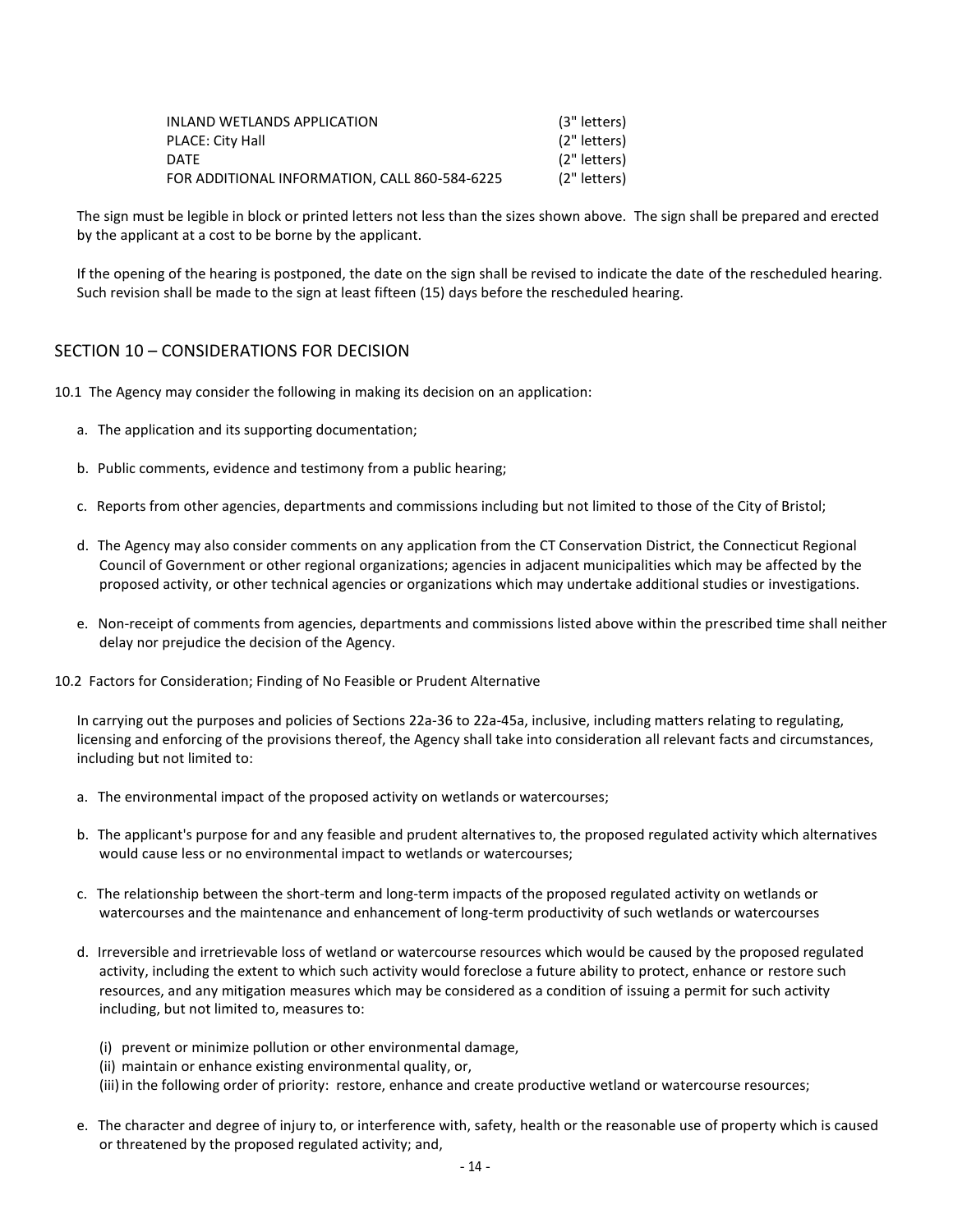- f. Impacts of the proposed regulated activity on wetlands or watercourses outside the area for which activity is proposed and future activities associated with, or reasonably related to, the proposed regulated activity which are made inevitable by the proposed regulated activity and which may have an impact on wetlands or watercourses.
- 10.3 In the case of an application which received a public hearing pursuant to a finding by the Inland Wetlands Agency that the proposed activity may have a significant impact on wetlands or watercourses, a permit shall not be issued unless the Agency finds on the basis of the record that a feasible and prudent alternative does not exist. In making the finding, the Agency shall consider the facts and circumstances set forth in subsection 10.2. The finding and the reasons therefore shall be stated on the record in writing.
- 10.4 In reaching its decision on any application after a public hearing, the Agency shall base its decision on the record of that hearing. Documentary evidence or other material not in the hearing record shall not be considered by the Agency in its decision. A conclusion that a feasible and prudent alternative does not exist does not create a presumption that a permit should be issued. The applicant has the burden of demonstrating that his application is consistent with the purposes and policies of these regulations and sections 22a-36 to 22a-45, inclusive, of the Connecticut General Statutes.
- 10.5 In the case of an application which is denied on the basis of a finding that there may be feasible and prudent alternatives to the proposed regulated activity which have less adverse impact on wetlands or watercourses, the Agency shall propose on the record in writing the types of alternatives which the applicant may investigate provided this subsection shall not be construed to shift the burden from the applicant to prove that he is entitled to the permit or to present alternatives to the proposed regulated activity.
- 10.6 For purposes of this section, (1) "wetlands or watercourses" includes aquatic, plant or animal life and habitats in wetlands or watercourses, and (2) "habitats" means areas or environments in which an organism or biological population normally lives or occurs.
- 10.7 A municipal inland wetlands agency shall not deny or condition an application for a regulated activity in an area outside wetlands or watercourses on the basis of an impact or effect on aquatic, plant, or animal life unless such activity will likely impact or affect the physical characteristics of such wetlands or watercourses.
- 10.8 For development of the regulated area in and around a vernal pool, the Commission may consider the following:
	- a. The physical characteristics of the vernal pool depression shall remain undisturbed. There may be no cutting, heavy equipment operation, grading, or clearing in the vernal pool depression at any time of the year unless approved by the Commission.
	- b. Disturbance of the regulated area around the vernal pool shall be minimized. All disturbances within the regulated area shall be approved by the Commission.
	- c. No work that would affect the physical characteristics of the pool is to occur in the pool and regulated area between the dates of February 15th to July 31st.
	- d. Maintain overland and ground water flow to the vernal pool. Point discharges directly to the vernal pool depression will be prohibited without the specific approval of the Commission.
	- e. The use of fertilizers and pesticides without written approval of the Commission is prohibited within the regulated area.
	- f. The construction of a detention / drainage facility shall have no short or long term impact to vernal pools.
	- g. If multiple pools are present and located within close proximity to each other, the establishment of an undisturbed conservation area connecting the vernal pools is recommended within the regulated area.
	- h. Detailed erosion and sedimentation control plans will be required in the areas of the vernal pools.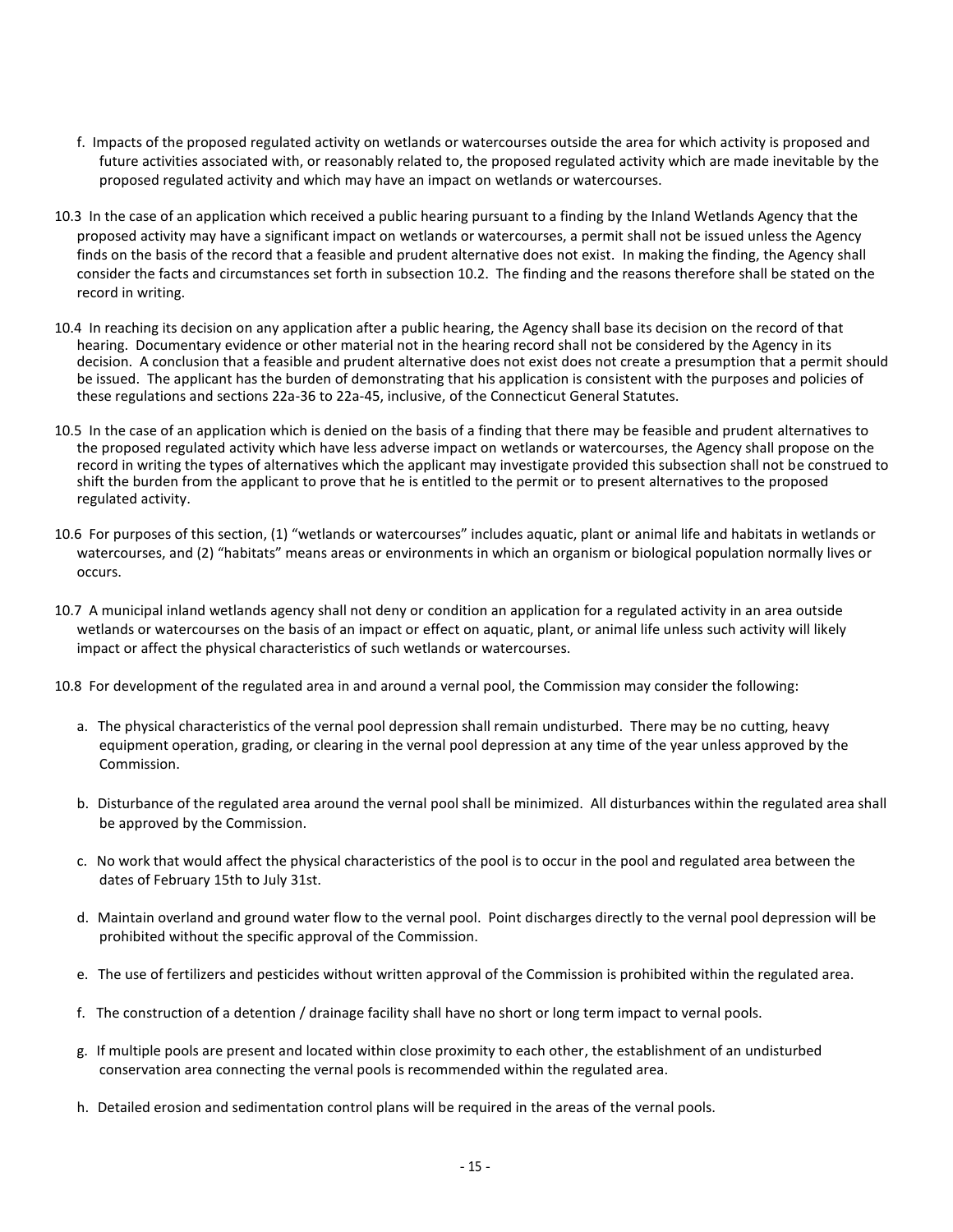- i. The controlled removal of invasive species along with the replacement of invasive plants with native plants is encouraged. Removal and restoration plans require Commission approval.
- j. If required by the Commission, the applicant shall provide a written certification by a qualified Registered Soil Scientist, geologist, or ecologist that no vernal pools are located within the regulated area of the proposed activity.
- 10.9 If required by the Agency, signs delineating the City of Bristol Inland Wetland Easement shall be located a minimum of thirty (30) feet apart or at a change of direction unless otherwise approved by the Engineering Department.

A minimum of three (3) signs per lot shall be provided. Signs shall be installed on 4" x 4" posts constructed of Treks wood polymer lumber or an approved equal. Posts shall be installed a minimum of four (4) feet above grade and three-and-one- half (3.5) feet below grade. Signs shall read "City of Bristol Inland Wetland Easement."

- 10.10 In the case of an application where the applicant has provided written notice pursuant to subsection 7.9c of these regulation, the holder of the restriction may provide proof to the inland wetlands agency that granting of the permit application will violate the terms of the restriction. Upon a finding that the requested land use violates the terms of such restriction, the inland wetlands agency shall not grant the permit approval.
- 10.11 In the case of an application where the applicant fails to comply with the provisions of subsection 7.9c or 7.9d of these regulations, (1) the party holding the conservation or preservation restriction, other than a state agency that holds such restriction, may, not later than 15 days after receipt of actual notice of permit approval, file an appeal with the inland wetlands agency, subject to the rules and regulations of such agency relating to appeals. The inland wetlands agency shall reverse the permit approval upon a finding that the requested land use violates the terms of such restriction; or (2) the state agency that holds such restriction may, not later than thirty days after receipt of actual notice of permit approval, file an appeal with the inland wetlands agency, subject to the rules and regulations of such agency relating to appeals. The inland wetlands agency shall immediately reverse such permit approval if the commissioner of the state agency that holds such restriction certifies that the land use authorized in such permit violates the terms of such conservation or preservation restriction.
- 10.12 Nothing in subsection7.9c or 7.9d of these regulation shall be construed to prohibit the filing of a permit application or to require such written notice when the activity that is the subject of such application will occur on a portion of property that is not restricted under the terms of such conservation or preservation restriction.

## SECTION 11 – DECISION PROCESS AND PERMIT

- 11.1 The Agency may grant the application as filed; grant it upon such terms, conditions, limitations or modifications necessary to carry out the purposes of the Act; or deny it. Such terms may include any reasonable measures which would mitigate the impacts of the regulated activity and which would (a) prevent or minimize pollution or other environmental damage, (b) maintain or enhance existing environmental quality, or (c) in the following order of priority: restore, enhance and create productive wetland or watercourse resources. Such terms may include restrictions as to the time of year in which a regulated activity may be conducted, provided the agency, or its agent, determines that such restrictions are necessary to carry out the policy of sections 22a-36 to 22a-45, inclusive, of the Connecticut General Statutes.
- 11.2 No later than sixty-five (65) days after receipt of an application, the Agency may hold a public hearing on such application. At such hearing any person or persons may appear and be heard and may be represented by agent or attorney. The hearing shall be completed within thirty-five (35) days of its commencement and action shall be taken on applications within thirty-five (35) days after completion of a public hearing. In the absence of a public hearing, action shall be taken on applications within sixtyfive (65) days from the date of receipt of the application. The applicant may consent to one or more extensions of the periods specified in this subsection for the holding of the hearing and for action on such application, provided the total extension of any such period shall not be for longer than sixty-five (65) days, or may withdraw such application. Failure of the Inland Wetlands Agency to act within the time period specified in this subsection, or any extension thereof, shall not be deemed to constitute approval of the application. An application deemed incomplete by the Agency shall be withdrawn by the applicant or denied by the Agency.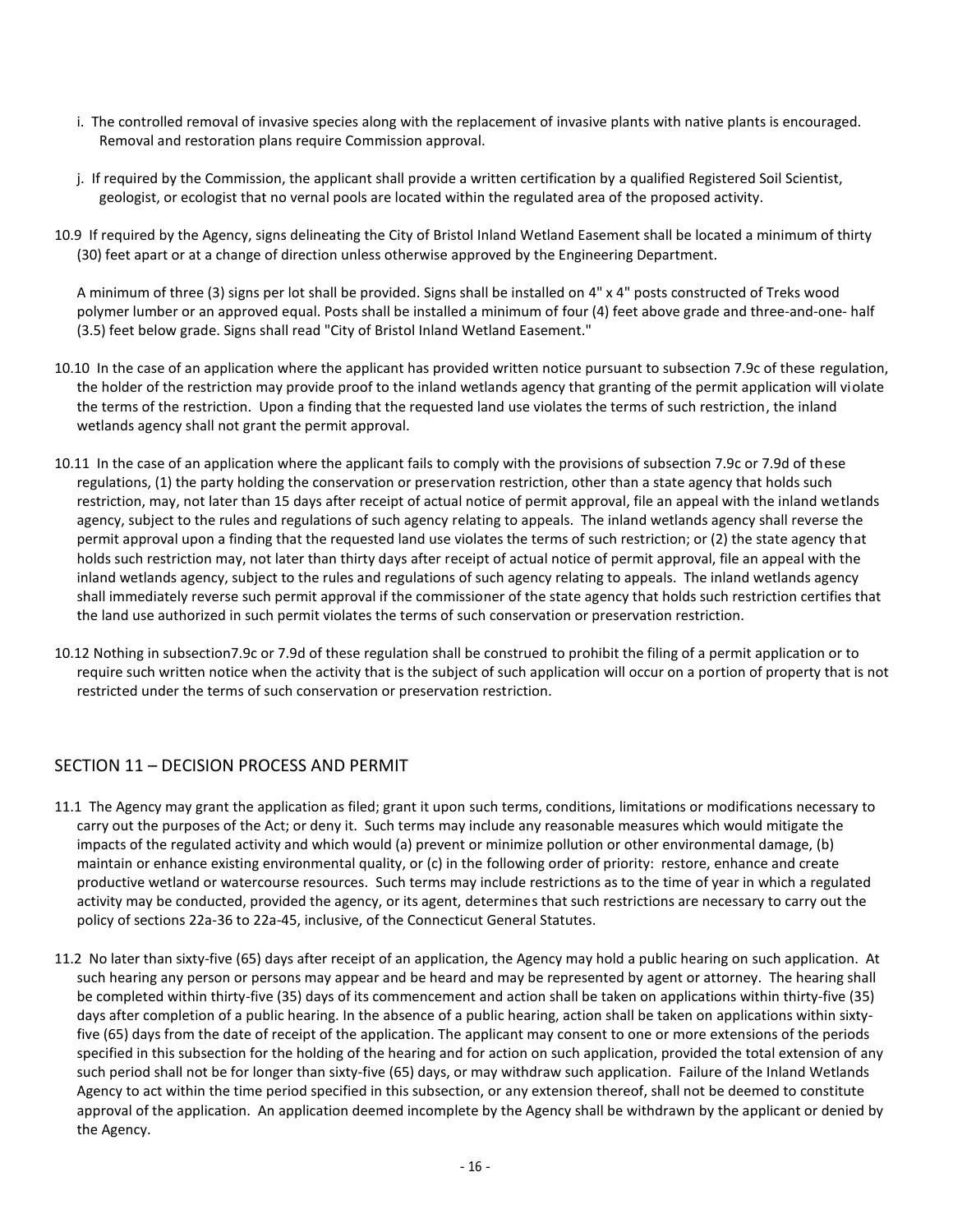- 11.3 The Agency shall state upon its record the reasons and bases for its decision and, in the case of any public hearing, such decision shall be based fully on the record of such hearing and shall be in writing.
- 11.4 In the case of an application which is denied on the basis of a finding that there may be feasible and prudent alternatives to the proposed regulated activity which have less adverse impact on wetlands or watercourses, the Agency shall propose on the record in writing the types of alternatives which the applicant may investigate. The requirement shall not be construed to shift the burden from the applicant to prove that he is entitled to the permit or to present alternatives to the proposed regulated activity.
- 11.5 The Agency shall notify the applicant and any named parties to the proceeding of its decision within fifteen (15) days of the date of the decision by certified mail and the Agency shall cause notice to its order in the issuance or denial of the permit, in a newspaper having general circulation in the city. A copy of all Agency decisions shall be forwarded to the Commissioner of Environmental Protection in such a form as prescribed by the Commissioner. In any case in which such notice is not published within such fifteen-day period, the applicant may provide for the publication of such notice within ten days thereafter.
- 11.6 Any permit issued by the Agency for the development of land for which an approval is required under chapter 124, 124b, 126 or 126a of the Connecticut General Statutes shall be valid until the approval granted under such chapter expires or for ten years, whichever is earlier. Any permit issued by the Agency for any activity for which an approval is not required under chapter 124, 124b, 126 or 126a shall be valid for not less than two years and not more than five years.
	- 11.6.1 Notwithstanding the provisions of 11.6 of these regulations, any permit issued by the Agency prior to July 1, 2011 that was in effect and did not expire prior to May 9, 2011 shall be valid for a period not less than nine years after the date of such approval.
- 11.7 If an activity authorized by the inland wetland permit also involves an activity or project which requires zoning or subdivision approval, a special zoning permit, variance or special exception, a copy of the Agency's decision and report on the application shall be forwarded to the respective Commission.
- 11.8 If the Agency grants a permit with terms, condition, limitations or modifications, the applicant may attempt to modify the proposal to the Agency's satisfaction. The Agency shall determine whether the proposed modification requires the filing of a new application. The rejection of a modified or corrected application by the Agency shall be equivalent to the denial of an application for purposes of appeal.
- 11.9 If the Agency denies a permit, the application may be resubmitted if there has been a material change in the plan or other facts or circumstances to warrant reconsideration.
- 11.10 All permit conditions shall be the responsibility of the original applicant unless otherwise approved by the Commission or its duly authorized agent(s). All requests to transfer permits shall include the following:
	- a. The grantor(s) name, address and telephone numbers.
	- b. The grantee(s) name, address and telephone numbers.
	- c. Certification that the grantee(s) is aware with the information provided in the permit requirements and conditions imposed by the permit.
	- d. The existing permit, or portion thereof, must be in conformance with all regulations and conditions of approval immediately prior to and at the time of transfer.
	- e. A fee as established by the Commission.

All applicable conditions and requirements of the permit shall be the responsibility of the new applicant.

- 11.11 If a bond is required in accordance with Section 12 of these regulations, no permit shall be issued until such bond is provided.
- 11.12 General provisions in the issuance of all permits: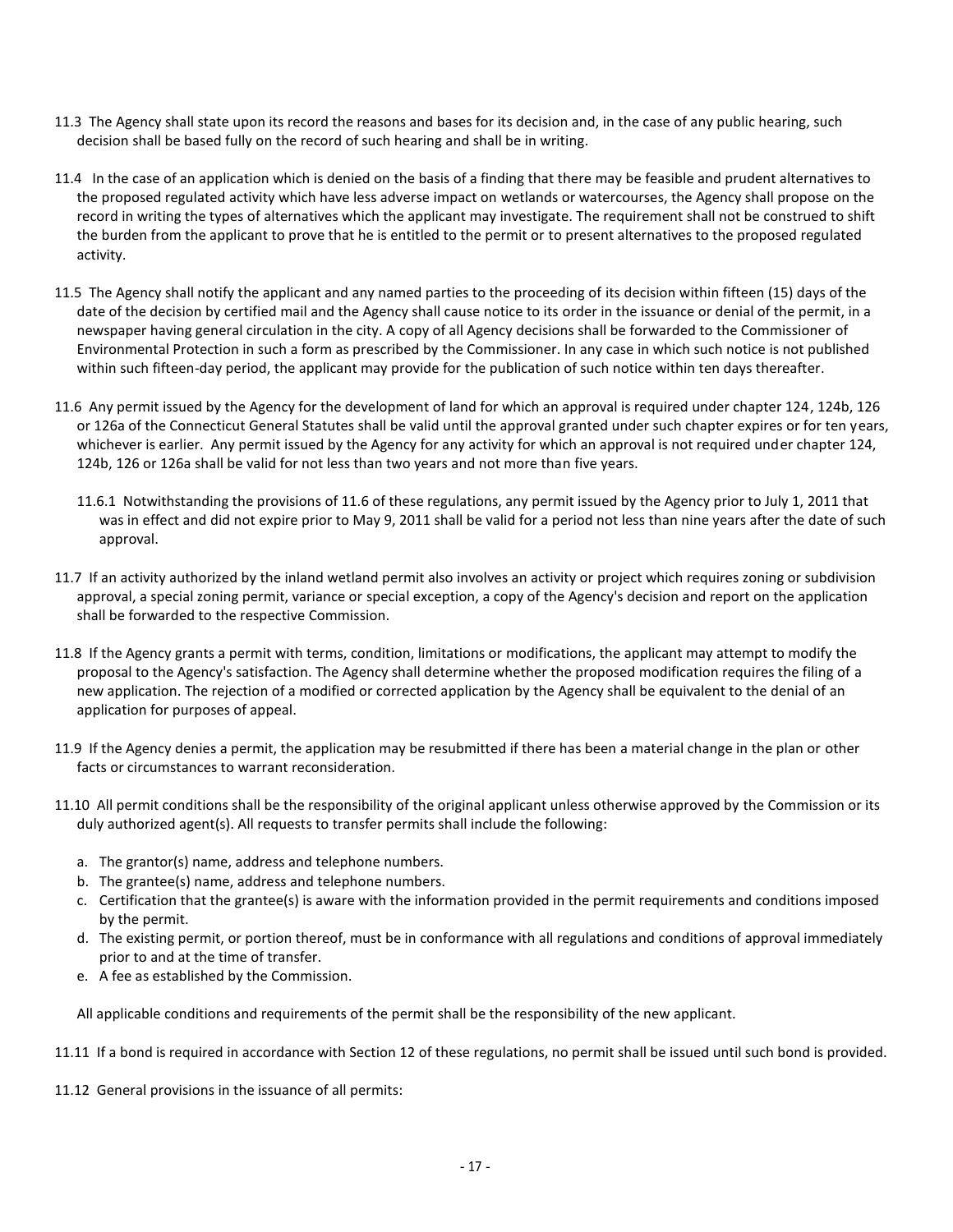- a. In evaluating applications in which the Agency relied in whole or in part on information provided by the applicant, if such information subsequently proves to be false, deceptive, incomplete or inaccurate, the permit may be modified, suspended or revoked.
- b. All permits issued by the Agency are subject to and do not derogate any present or future rights or powers of the Agency or the City of Bristol, and convey no rights in real estate or material nor any exclusive privileges, and are further subject to any and all public and private rights and to any federal, state, and municipal laws or regulations pertinent to the property or activity.
- c. If the activity authorized by the inland wetland permit also involves an activity or a project which requires zoning or subdivision approval, special permit, variance or special exception, no work pursuant to the wetland permit may begin until such approval is obtained.
- d. The permittee shall employ construction management practices, consistent with the terms and conditions of the permit, to control storm water discharges and to prevent erosion and sedimentation and to otherwise prevent pollution of wetlands and watercourses in accordance with the "Connecticut Guidelines for Soil Erosion and Sediment Control" prepared by The Connecticut Council on Soil and Water Conservation, which plan shall be submitted to and approved by the Agency or its designated agent(s) prior to the initiation of any activity. The disturbed area shall be revegetated within a period of time determined by the Agency.
- 11.13 The Agency or its duly authorized agent(s) shall compare permits issued by the Agency to those issued by the building department or any other city agency, department or commission to monitor compliance.
- 11.14 Notice of the permit and its conditions or stipulations shall be filed on the land records of the City of Bristol.

## SECTION 12 – [RESERVED]

#### SECTION 13 – BOND

- 13.1 Upon approval of the application and prior to issuance of a permit, the applicant may, at the discretion of the Agency, be required to file a bond or other surety in a form approved by the Agency.
- 13.2 The bond or surety shall be conditioned on compliance with all provisions of these regulations and the terms, conditions and limitations established in the permit.
- 13.3 In determining the necessity and amount of any bond or security, the Agency may consider criteria which include:
	- a. Guaranteeing the structural integrity of any man-made structures designed to control the flow, amount or retention of water such as detention ponds, dams, berms, swales, etc.;
	- b. Any activity involving the deposition of or the removal of 100 cubic yards or more of material within a regulated area or any deposition that will have a substantial adverse effect on the regulated area or on another part of the wetlands or watercourses;
	- c. Any activity which may substantially change the natural channel of a watercourse system;
	- d. Any activity which may diminish substantially the natural capacity of a watercourse or an inland wetland to support desirable biological life, prevent flooding, supply water, and/or facilitate drainage; and/or,
	- e. Any activity which may result in degrading a watercourse, surface water, ground water or an inland wetland, such degradation to be measured by standards of the water compliance division of the Department of Environmental Protection, where applicable.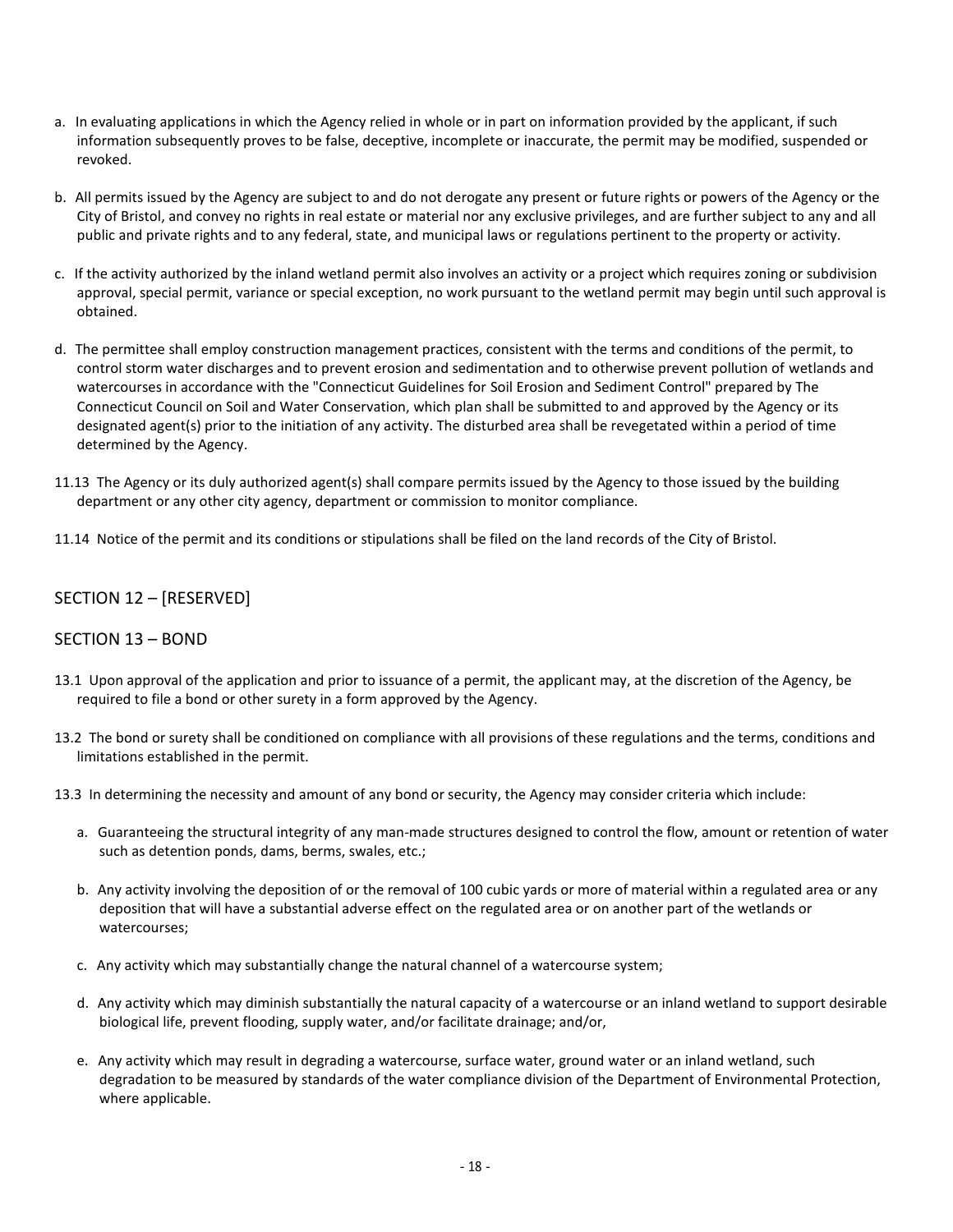13.4 On any construction site involving a regulated activity the bond will not be released until it has been inspected and approved by the Agency or its duly appointed agent.

#### SECTION 14 – ENFORCEMENT

- 14.1 The Agency may appoint an agent or agents to act in its behalf with the authority to inspect property, except a private residence, and issue notices of violations and carry out other actions or investigations necessary for the enforcement of these regulations.
- 14.2 The Agency or its agent may make regular inspections of all regulated activities for which permits have been issued under these regulations.
- 14.3 In the case in which a permit has not been issued or a permit has expired, the Agency or its agent may make regular inspections at reasonable hours with the consent of the property owner or authorized agent of the property owner.
- 14.4 If the Agency or its duly authorized agent finds that any person is conducting or maintaining any activity, facility or condition which is in violation of the Act or of these regulations, the Agency may:
	- a. issue a written order by certified mail, return receipt requested to such person conducting such activity or maintaining such facility or condition to immediately cease such activity or to correct such facility or condition. Within ten (10) days of the issuance of such order the Agency shall hold a hearing to provide the person an opportunity to be heard and show cause why the order should not remain in effect. The Agency shall consider the facts presented at the hearing and within ten days of the completion of the hearing, notify the person by certified mail that the original order remains in effect, that a revised order is in effect, or that the order has been withdrawn. The Agency shall publish notice of its decision in a newspaper having general circulation in the municipality. The original order shall be effective upon issuance and shall remain in effect until the Agency affirms, revises or withdraws the order. The issuance of an order pursuant to this section shall not delay or bar an action pursuant to Section 22a-44(b) of the General Statutes, as amended.
	- b. issue a notice of violation to such person conducting such activity or maintaining such facility or condition, stating: the nature of the violation; the jurisdiction of the Agency; and prescribing the necessary action and steps to correct the violation. Such corrective action may include, without limitation: halting work in wetlands or watercourses; appearing at the next regularly scheduled meeting of the Agency to discuss the unauthorized activity; providing a written reply to the notice or filing a proper application for the necessary permit. Failure to carry out the action(s) directed in a notice of violation may result in issuance of the order provided in subsection a of this section or other enforcement proceedings as provided by law.
- 14.5 The Agency may suspend or revoke a permit if it finds that the applicant has not complied with the terms, conditions or limitations set forth in the permit or has exceeded the scope of the work as set forth in the application including application plans. Prior to revoking any permit or suspending any permit, the Agency shall issue notice to the permittee, personally or by certified mail, return receipt requested, setting forth the facts or conduct which warrants the intended action. The agency shall hold a hearing to provide the permittee with the opportunity to show that it is in compliance with its permit and any and all requirements for retention of the permit. The Agency shall consider the facts presented at the hearing and notify the permittee of the Agency's decision to suspend, revoke, or maintain a permit by certified mail within fifteen (15) days of the date of its decision The Agency shall publish notice of the suspension or revocation in a newspaper having general circulation in the municipality.

#### SECTION 15 – AMENDMENTS

15.1 These regulations and the Inland Wetlands and Watercourses Map for the City of Bristol may be amended, from time to time, by the Agency in accordance with changes in the Connecticut General Statutes or regulations of the State Department of Environmental Protection, or as new information regarding soils and inland wetlands and watercourses becomes available.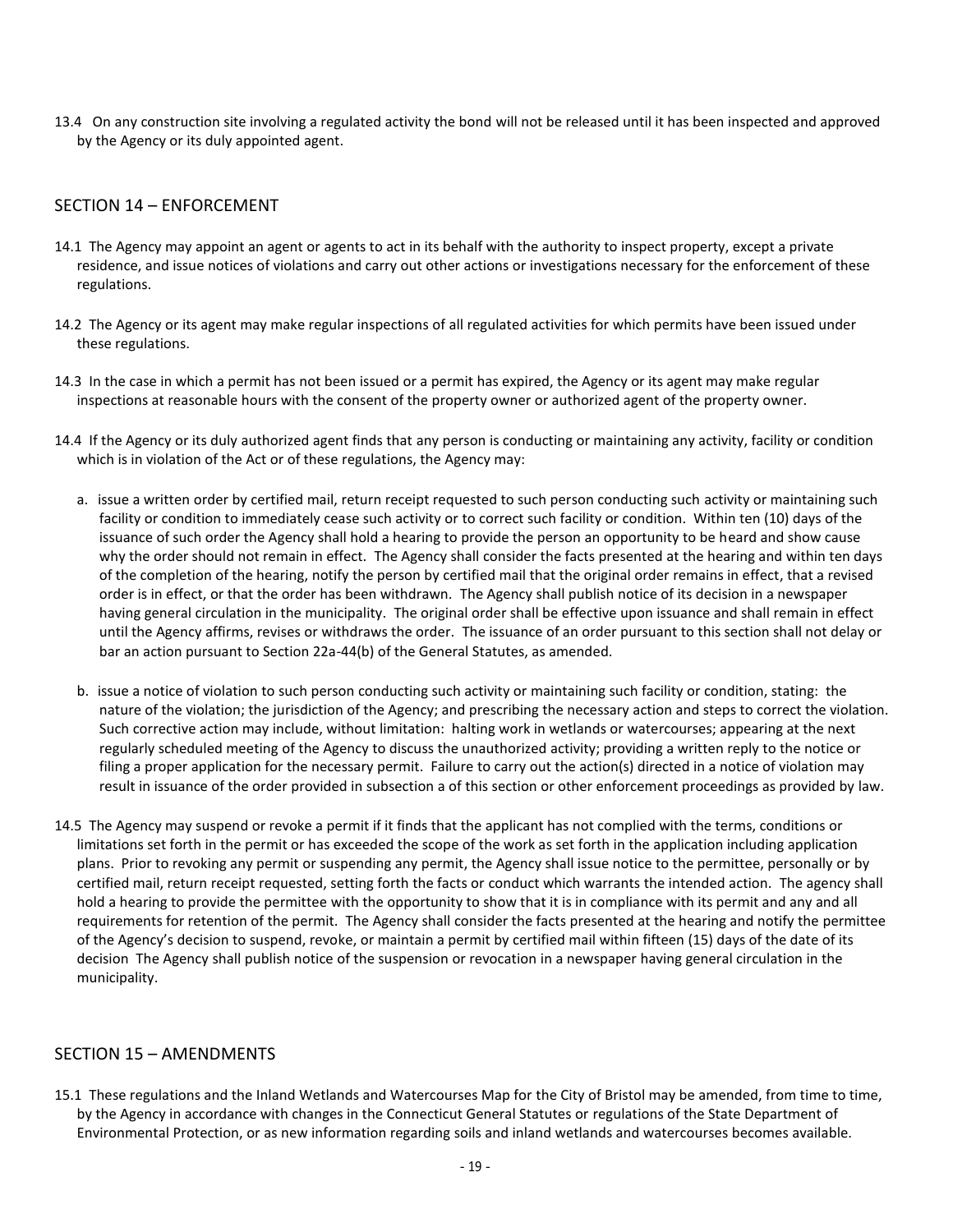- 15.2 An application filed with an Inland Wetland Agency which is in conformance with the applicable inland wetlands regulations as of the date of the receipt of such application shall not be required thereafter to comply with any change in inland wetlands regulations, including changes to setbacks and buffers, taking effect on or after the date of such receipt and any appeal from the decision of such Agency with respect to such application shall not be dismissed by the Superior Court on the grounds that such a change has taken effect on or after the date of such receipt. The provisions of this section shall not be construed to apply (1) to the establishment, amendment or change of boundaries of inland wetlands or watercourses, or (2) to any change in regulations necessary to make such regulations consistent with the provisions of this chapter as of the date of such receipt.
- 15.3 These regulations and the Inland Wetlands and Watercourses Map shall be amended in the manner specified in the General Statutes, as amended. The Agency shall provide the Commissioner of Environmental Protection with a copy of any proposed regulations and notice of the public hearing to consider any proposed regulations or amendments thereto, except determinations of boundaries, at least thirty-five days before the public hearing on their adoption.
- 15.4 Petitions requesting changes or amendments to the "Inland Wetlands and Watercourses Map, Bristol, Connecticut" shall contain at least the following information:
	- a. the petitioner's name, address and telephone number;
	- b. the address of the land affected by the petition;
	- c. the petitioner's interest in the land affected by the petition;
	- d. map(s) showing the geographic location of the land affected by the petition and the existing and the proposed wetland(s) and watercourse(s) boundaries documentation supporting such proposed boundary locations: and
	- e. the reasons for the requested action.
- 15.5 Any person who submits a petition to amend the "Inland Wetlands and Watercourses Map, Bristol, Connecticut" shall bear the burden of proof for all requested map amendments. Such proof may include, but is not limited to, professional interpretation of aerial photography and remote sensing imagery, resource mapping, soils mapping, or other information acceptable to the Agency. If such person is the owner, developer or contract purchaser of the land which is the subject of the petition, or if such person is representing the interests of such an owner, developer or purchaser, in addition to the information required in subsection 15.4, the petition shall include:
	- a. the name, address and telephone number of the owner(s) of such land and owner(s) agent or other representative;
	- b. the names and addresses of the owners of abutting land;
	- c. documentation by a soil scientist of the distribution of wetland soils on said land. Such documentation shall at a minimum include the report of the soil scientist documenting the location of wetland soils on the land and a map of the said land indicating the flag locations set by the soil scientist and defining the boundaries of wetland soil types; and
	- d. map(s) showing any proposed development of the land in relation to existing and proposed wetland and watercourse boundaries. Map indicating proposed wetland and watercourse boundaries shall be signed by a certified soil scientist.
- 15.6 Watercourses shall be delineated by a soil scientist, geologist, or ecologist.
- 15.7 A public hearing shall be held on petitions to amend the Inland Wetland and Watercourses Map. Notice of the hearing shall be published in a newspaper having substantial circulation in the municipality at least twice at intervals of not less than two days, the first not more than fifteen days nor less than ten days, and the last not less than two days, before the hearing. A copy of the proposed boundary change shall be filed in the Agency's office and the city clerk's office for public inspection at least ten days before such hearing.
- 15.8 Within sixty-five (65) days after receipt of a complete petition for a change in the mapped boundaries of any wetland or watercourse, the Agency shall hold a public hearing to consider the petition. The hearing shall be completed within thirty-five days after commencement. The Agency shall act upon the changes requested in such petition within sixty-five days after the close of the hearing. The petitioner may consent to one or more extensions of the periods specified in this subsection for the holding of the hearing and for action on such petition, provided the total extension of any such period shall not be for longer than sixty-five days, or may withdraw such petition. The failure of the Inland Wetlands Agency to act within any time period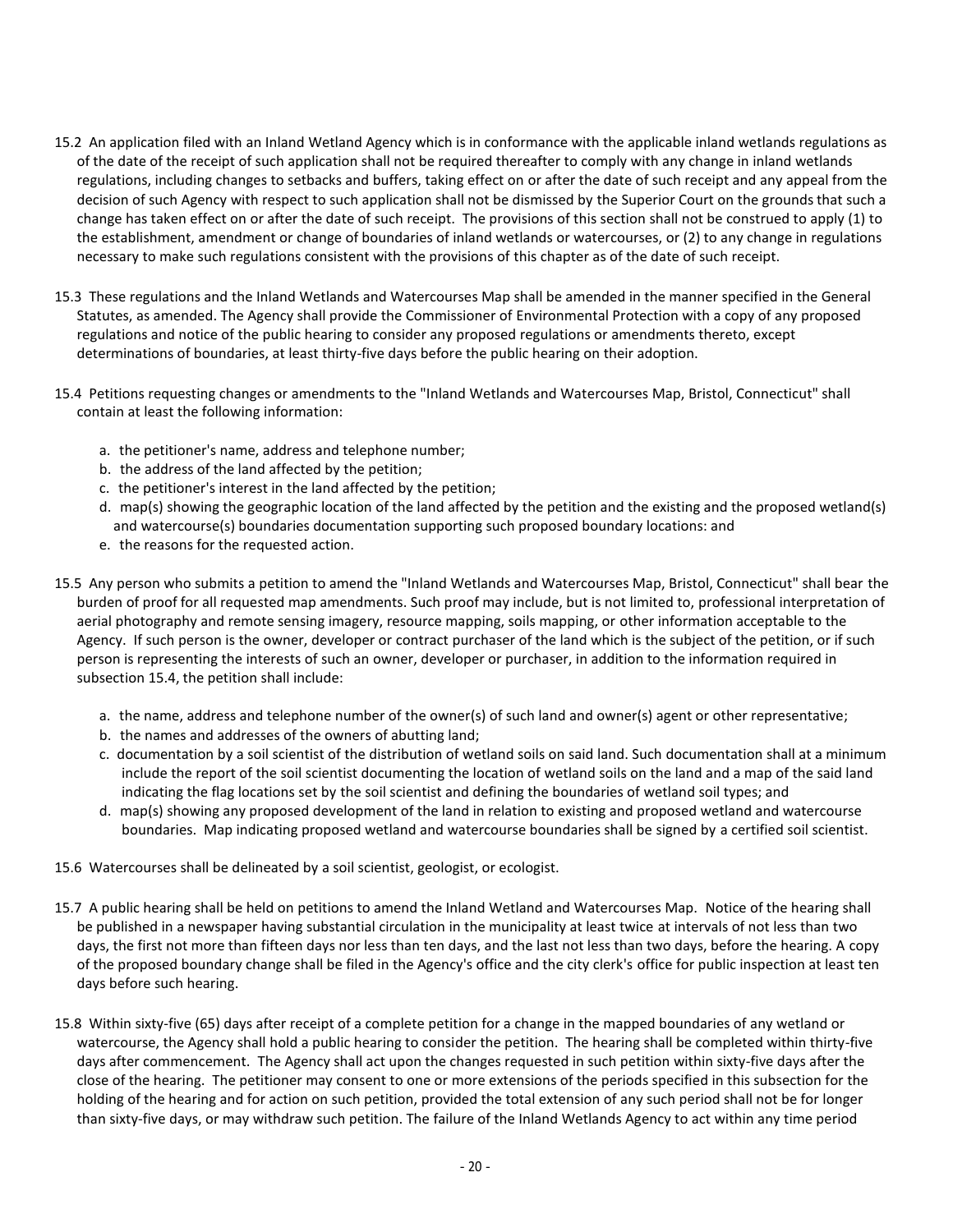specified in this subsection, or any extension thereof, shall not be deemed to constitute approval of the petition. The Agency shall provide a copy of the change to the Commissioner of Environmental Protection no later than ten (10) days after adoption.

- 15.9 The Agency shall make its decision and state the reasons why the change in the Inland Wetland and Watercourses Map was made in writing.
- 15.10 The city shall amend the Inland Wetlands and Watercourses Map within thirty (30) days after adoption of the amendment by the Agency.

#### SECTION 16 – APPEALS

- 16.1 Appeal of actions of the Agency shall be made in accordance with the provisions of the Connecticut General Statutes.
- 16.2 Notice of such appeal shall be served upon the Agency and the Commissioner of Environmental Protection.

## SECTION 17 – CONFLICT AND SEVERANCE

- 17.1 If there is a conflict between the provisions of these regulations, the provision which imposes the most stringent standards for the use of wetlands and watercourses shall govern. The invalidity of any word, clause, sentence, section, part, subsection or provision of these regulations shall not affect the validity of the remaining portions of these regulations. These regulations shall not supersede or obviate requirements of any other regulation or ordinance of the City. Where there is a conflict between the provisions of these regulations and those of any regulation administered by the Connecticut Department of Environmental Protection, the provisions of the regulation which imposes the most stringent standards for the use of the wetland or watercourse shall govern.
- 17.2 If there is a conflict between any provision of these regulations and the provision of the Act, the provisions of the Act shall govern.

#### SECTION 18 – OTHER PERMITS

18.1 Nothing in these regulations shall obviate the requirements for the applicant to obtain any other assents, permits or licenses required by law or regulation of the City of Bristol, the State of Connecticut and the Government of the United States including any approval required by the Connecticut Department of Environmental Protection and the U. S. Army Corps of Engineers. Obtaining such assents, permits or licenses is the sole responsibility of the applicant.

#### SECTION 19 - FEE SCHEDULE

19.1 All applications shall be accompanied by a fee based on a fee schedule set by the Inland Wetlands and Watercourses Agency of the City of Bristol, Connecticut.

SECTION 20 – [Reserved]

#### SECTION 21 – EFFECTIVE DATE OF THESE REGULATIONS

21.1 These regulations are effective upon filing in the Office of the City Clerk and publication of such filing in a newspaper having general circulation in the City of Bristol. These regulations for the protection and preservation of Inland Wetlands and